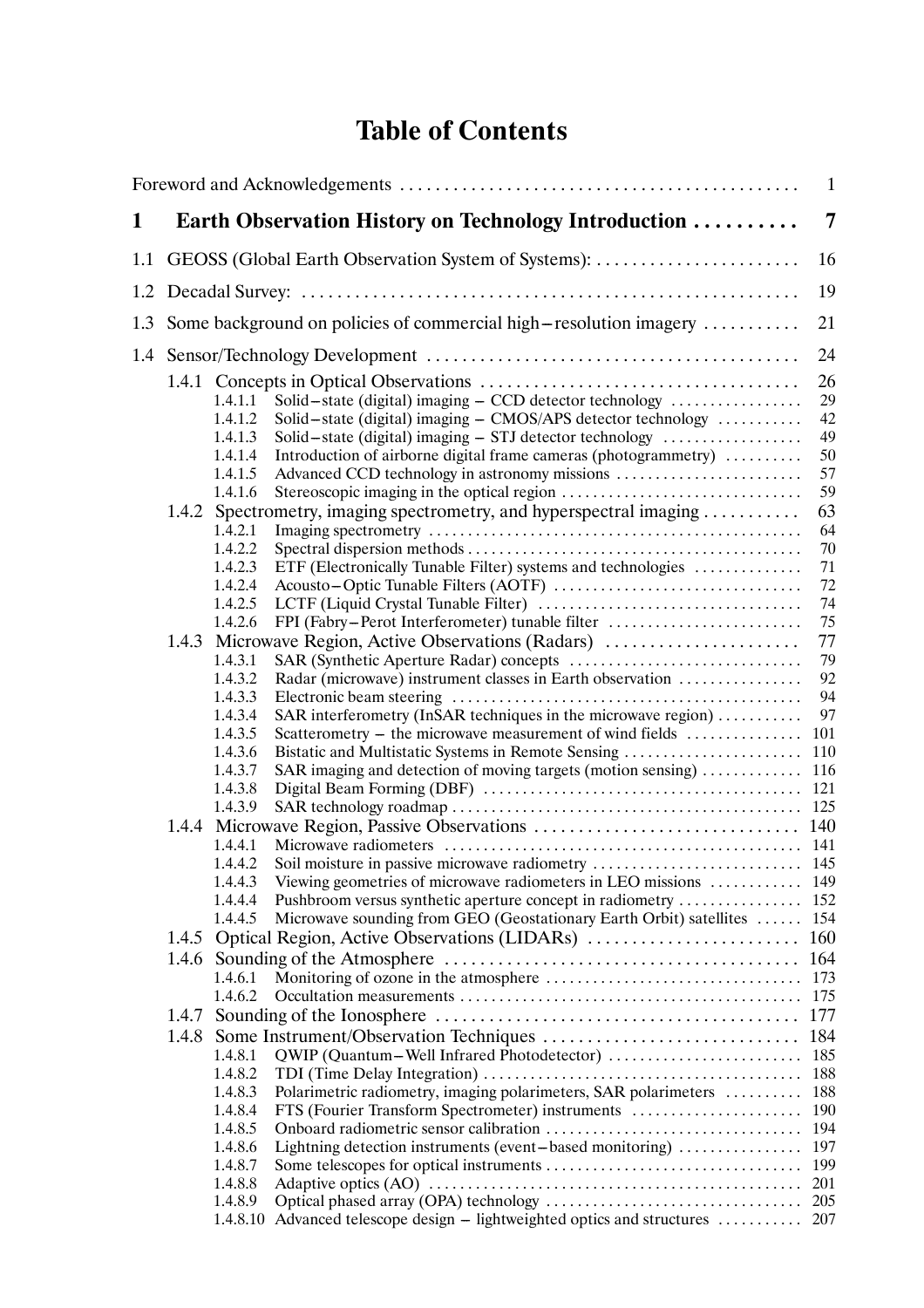|     |       |         | 1.4.8.13 MEMS (Micro-Electro-Mechanical System) technology                            | 218 |
|-----|-------|---------|---------------------------------------------------------------------------------------|-----|
|     |       |         | 1.4.8.14 Cryogenic cooling techniques of observation instruments                      | 220 |
|     |       |         | 1.4.8.15 Uncooled infrared detectors and HTS (High-Temperature Superconductivity) 228 |     |
|     |       |         |                                                                                       |     |
|     |       |         | 1.4.8.17 Vegetation fluorescence in passive remote sensing                            | 234 |
|     |       |         |                                                                                       |     |
|     |       |         |                                                                                       |     |
|     |       |         | 1.5 Fundamental Science Limits in Space Flight and Earth Observation  241             |     |
| 1.6 |       |         |                                                                                       |     |
|     |       |         | 1.6.1 Spacecraft platform stabilization concepts  248                                 |     |
|     |       |         |                                                                                       |     |
|     |       |         |                                                                                       |     |
|     |       |         |                                                                                       |     |
|     |       | 1.6.2.2 |                                                                                       |     |
|     |       |         |                                                                                       |     |
|     |       | 1.6.3.1 |                                                                                       |     |
|     |       | 1.6.3.2 |                                                                                       |     |
|     |       | 1.6.3.3 |                                                                                       |     |
|     |       | 1.6.3.4 | NPS (Nuclear Power System) in Soviet/Russian space program  281                       |     |
|     |       |         |                                                                                       |     |
|     | 1.6.5 |         | Spacecraft Avionics and Onboard Data Handling (bus systems)                           | 289 |
|     |       | 1.6.5.1 |                                                                                       | 291 |
|     |       | 1.6.5.2 |                                                                                       |     |
|     |       | 1.6.5.3 |                                                                                       |     |
|     |       | 1.6.5.4 |                                                                                       |     |
|     |       | 1.6.5.5 |                                                                                       |     |
|     |       | 1.6.5.6 |                                                                                       |     |
|     |       | 1.6.5.7 |                                                                                       |     |
|     |       | 1.6.5.8 |                                                                                       |     |
|     |       | 1.6.5.9 |                                                                                       |     |
|     |       |         |                                                                                       |     |
|     |       |         |                                                                                       |     |
|     |       | 1.6.6.1 |                                                                                       |     |
|     | 1.6.7 |         |                                                                                       |     |
|     |       | 1.6.7.1 | Spacecraft RF (Radiofrequency) communications                                         | 319 |
|     |       | 1.6.7.2 |                                                                                       | 326 |
|     |       | 1.6.7.3 | FSO (Free - Space Optics) communications with satellites                              | 329 |
|     |       | 1.6.7.4 | Internet access for future spacecraft LAN services                                    | 333 |
|     |       | 1.6.7.5 |                                                                                       | 341 |
|     |       | 1.6.7.6 |                                                                                       | 343 |
|     |       | 1.6.7.7 |                                                                                       | 345 |
|     |       | 1.6.7.8 | AIS (Automated Identification System) - spaceborne maritime traffic                   |     |
|     |       |         |                                                                                       | 347 |
|     | 1.6.8 |         |                                                                                       | 350 |
|     |       | 1.6.8.1 |                                                                                       | 350 |
|     |       | 1.6.8.2 |                                                                                       | 355 |
|     |       | 1.6.8.3 |                                                                                       | 360 |
|     |       | 1.6.8.4 |                                                                                       | 367 |
|     |       | 1.6.8.5 |                                                                                       | 368 |
|     |       | 1.6.8.6 |                                                                                       | 369 |
|     |       | 1.6.8.7 | Special S/C maneuvers and/or rescue/repair operations                                 | 371 |
|     |       |         | 1.6.9 Cooperative Distributed Space Systems - Satellite Formations                    | 377 |
|     |       | 1.6.9.1 | Survey of early formation-flying (EO) demonstrations                                  | 383 |
|     |       | 1.6.9.2 |                                                                                       | 387 |
|     |       | 1.6.9.3 |                                                                                       |     |
|     |       |         |                                                                                       | 392 |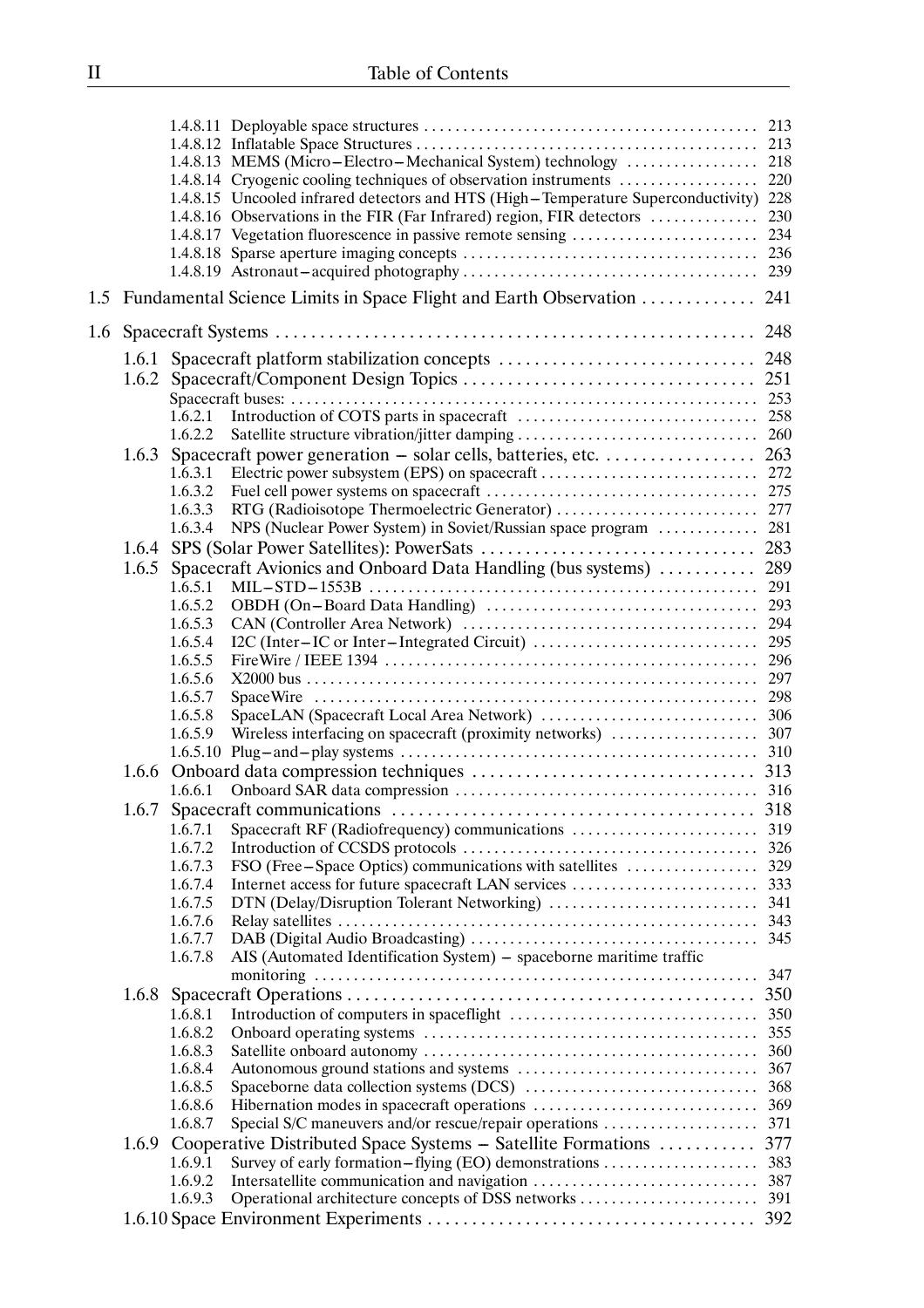|     |                                                                                                                                           | 396        |
|-----|-------------------------------------------------------------------------------------------------------------------------------------------|------------|
|     | 1.6.11.1 Debris policies and spacecraft removal from orbit at end-of-life                                                                 | 400        |
|     | 1.6.12 Some comments on launch deployment capabilities                                                                                    | 404        |
| 1.7 |                                                                                                                                           | 405        |
|     | 1.7.1 On-orbit solar electric propulsion (SEP or simply EP) systems                                                                       | 405<br>406 |
|     | 1.7.1.1<br>1.7.1.2                                                                                                                        | 410        |
|     | Examples of electrothermal propulsion systems (arcjets, resistojets)<br>1.7.1.3                                                           | 412        |
|     | 1.7.1.4                                                                                                                                   | 414        |
|     | Electric propulsion on commercial satellites<br>1.7.1.5                                                                                   | 420        |
|     |                                                                                                                                           | 421<br>426 |
| 1.8 | ISS (International Space Station) Build-up Phase                                                                                          | 429        |
|     |                                                                                                                                           |            |
| 1.9 | Small satellites in spaceflight/remote sensing                                                                                            | 449        |
|     | 1.9.1                                                                                                                                     | 453<br>455 |
|     | Small satellite technology transfer programs - opening the era of global<br>1.9.3                                                         |            |
|     |                                                                                                                                           | 458        |
|     |                                                                                                                                           | 462        |
|     | 1.9.5 Small satellite development in the rest of the world:                                                                               | 467        |
|     | 1.9.6 University/Student-Developed Satellites & Payloads                                                                                  | 473        |
|     | 1.9.7 Current status and outlook in the smallsat service spectrum                                                                         | 476        |
|     |                                                                                                                                           | 478        |
|     | 1.10 Overview of Operational Meteorological Missions                                                                                      | 482        |
|     | 1.10.1 Contributions of Environmental Satellite Data to Meteorology                                                                       | 485        |
|     | 1.10.2 LEO (Low Earth Orbit) Meteorological Satellite Missions<br>1.10.2.1 Sea Surface Temperature (SST) measurements from LEO satellites | 489<br>493 |
|     | 1.10.3 GEO (Geostationary Orbit) Weather Satellites                                                                                       | 496        |
|     | 1.10.3.1 Sea Surface Temperature (SST) from GEO satellites                                                                                | 500        |
|     | 1.10.4 GPS/GNSS meteorology - RF (Radio Frequency) occultation monitoring 502                                                             |            |
|     | 1.10.5 GPS/GNSS meteorology – ground–based networks                                                                                       | 505        |
|     | 1.10.6 GPS/GNSS bistatic ocean reflection measurements                                                                                    | 507        |
|     | 1.11 Oceanography – A growing demand in Earth Observation                                                                                 | 512        |
|     |                                                                                                                                           | 517        |
|     |                                                                                                                                           | 523        |
|     |                                                                                                                                           | 524        |
|     |                                                                                                                                           |            |
|     |                                                                                                                                           | 526        |
|     |                                                                                                                                           | 526<br>528 |
|     | 1.11.6 Oversight of ocean programs by global organizations                                                                                | 529        |
|     |                                                                                                                                           | 530        |
|     |                                                                                                                                           |            |
|     | 1.12.2 Earth's Radiation Budget and Solar Constant                                                                                        | 534        |
|     |                                                                                                                                           | 542        |
|     |                                                                                                                                           | 550        |
|     |                                                                                                                                           | 555        |
|     |                                                                                                                                           | 558        |
|     |                                                                                                                                           | 570        |
|     | 1.13.1 Some background on datums and reference systems  572                                                                               |            |
|     |                                                                                                                                           |            |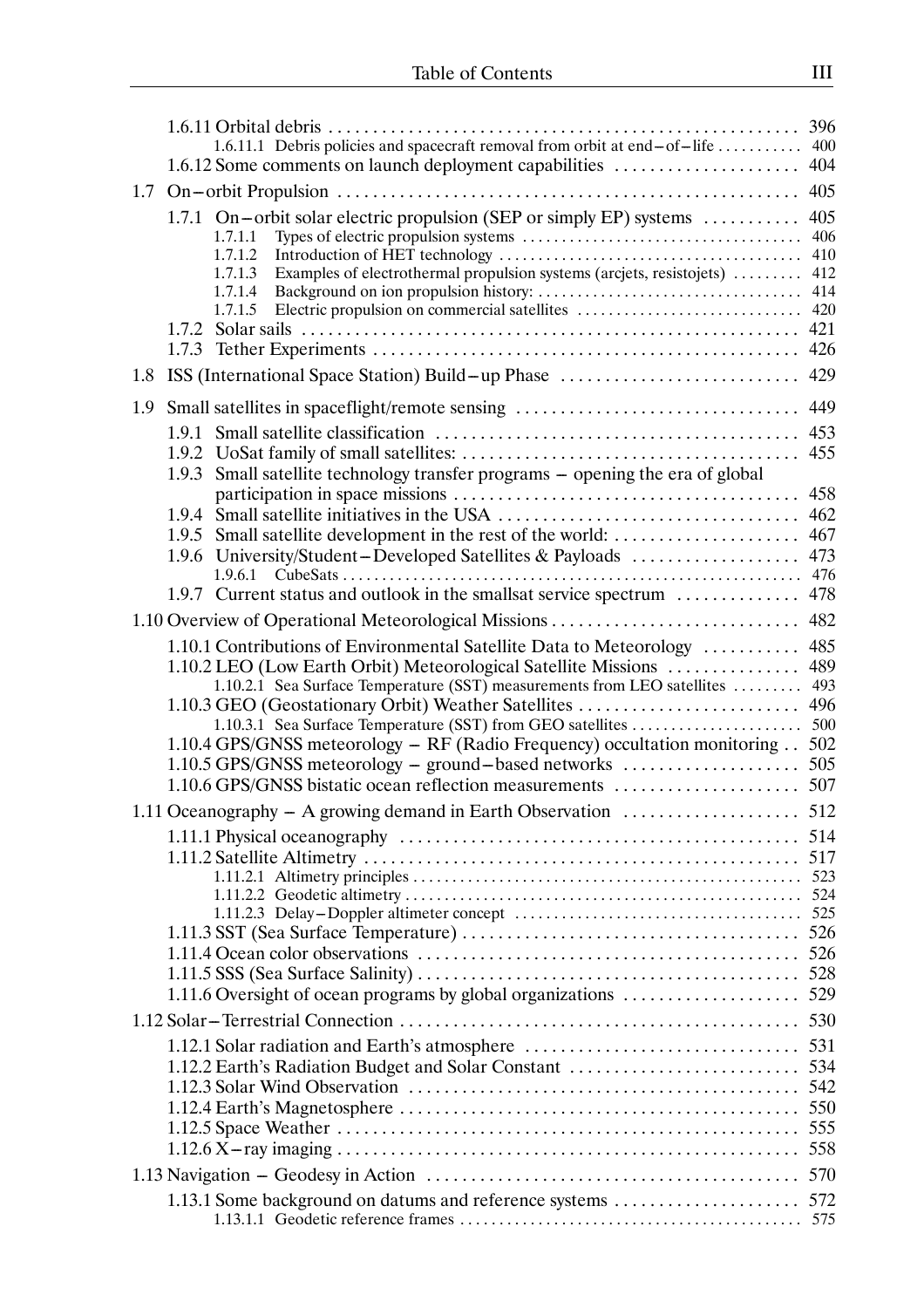|                                                                                  | 591 |
|----------------------------------------------------------------------------------|-----|
| 1.13.2.2 Sextant-type attitude and position determination in spaceborne missions | 593 |
|                                                                                  | 595 |
|                                                                                  |     |
|                                                                                  | 601 |
| 1.13.2.6 Advanced actuators - CMG (Control Moment Gyroscope)                     | 607 |
| 1.13.2.7 Spacecraft/platform and instrument pointing                             | 614 |
|                                                                                  | 618 |
|                                                                                  | 619 |
| 1.13.3.2 Satellite-to-satellite tracking technique (SST)                         | 622 |
| 1.13.3.3 VLBI (Very Long Baseline Interferometry) and SVLBI (Space VLBI)         | 623 |
|                                                                                  | 626 |
|                                                                                  | 628 |
|                                                                                  |     |
|                                                                                  |     |
|                                                                                  |     |
| 1.13.3.9 Gravitomagnetism, frame dragging and gravitational lensing              | 644 |
| 1.13.4 Introduction of quantum technology applications in spaceflight            | 648 |
|                                                                                  | 653 |
|                                                                                  |     |
|                                                                                  | 654 |
|                                                                                  |     |
|                                                                                  |     |
|                                                                                  |     |
|                                                                                  |     |
|                                                                                  |     |
|                                                                                  |     |
|                                                                                  | 673 |
|                                                                                  | 674 |
| 1.14.5 Halo orbits (orbits around the Sun/Earth Lagrangian Points, L1 or L2)     | 677 |
| 1.14.6 Observation coverage of constellations                                    | 683 |
|                                                                                  |     |
|                                                                                  | 685 |
|                                                                                  | 688 |
|                                                                                  |     |
| 1.17.1 LORAN (Long-Range Navigation) and other pre-GPS systems                   | 702 |
|                                                                                  | 704 |
| 1.17.3 NAVSTAR/GPS (Global Positioning System)                                   |     |
|                                                                                  | 706 |
| 1.17.4 GLONASS (Global Orbiting and Navigation Satellite System)                 | 708 |
| 1.17.5 GPS and GLONASS, applications in space                                    | 709 |
| 1.17.6 GNSS (Global Navigation Satellite System) Augmentation Systems            | 725 |
|                                                                                  |     |
|                                                                                  |     |
| 1.17.8 CNSS (Compass/BeiDou Navigation Satellite System)                         | 732 |
|                                                                                  | 734 |
|                                                                                  |     |
|                                                                                  | 735 |
|                                                                                  | 741 |
| 1.19.1 Realization of international cooperation in manned space programs         | 749 |
|                                                                                  |     |
| 1.20 A brief overview of the EMS (Electromagnetic Spectrum)                      | 752 |
|                                                                                  | 758 |
|                                                                                  |     |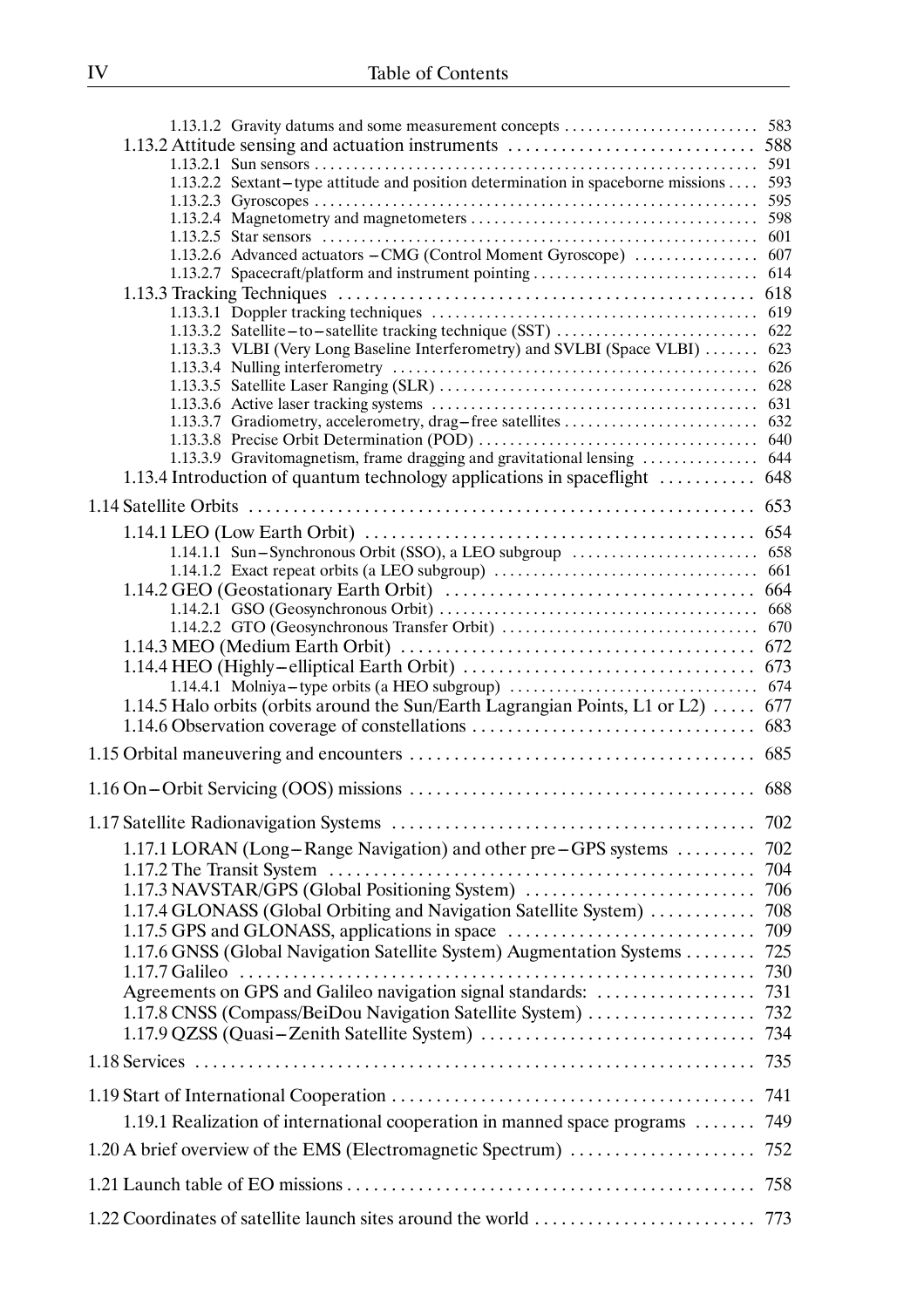|        | Part A Atmosphere/Radiation/Aeronomy Missions                                | 775        |
|--------|------------------------------------------------------------------------------|------------|
| A.1    |                                                                              | 775        |
| A.2    | ACRIMSAT (Active Cavity Radiometer Irradiance Monitor)                       | 779        |
| A.3    | ADM-Aeolus (Atmospheric Dynamics Mission)                                    | 781        |
| A.4    |                                                                              | 786        |
|        | A.4.1                                                                        | 786        |
|        | A.4.2                                                                        | 787        |
|        | AE-C (Atmosphere Explorer-C, Explorer 51)<br>A.4.3                           | 788        |
|        | A.4.4<br>AE-D (Atmosphere Explorer-D, Explorer 54)                           | 794        |
|        | AE-E (Atmosphere Explorer-E, Explorer 55)<br>A.4.5                           | 794        |
| A.5    |                                                                              | 795        |
| A.6    |                                                                              | 796        |
| A.7    | C/NOFS (Communication/Navigation Outage Forecast System)                     | 796        |
| A.8    | CALIPSO (Cloud-Aerosol Lidar and Infrared Pathfinder Satellite Observations) | 804        |
| A.9    | CLOUDS (Cloud and Radiation Monitoring Satellite)                            | 806        |
|        |                                                                              | 814        |
|        |                                                                              | 818        |
|        |                                                                              | 820        |
|        | A.13 CRRES (Combined Release and Radiation Effects Satellite)                | 824        |
|        |                                                                              | 826        |
|        | A.14.1 DE-1 Instruments (High Altitude Mission)                              | 827        |
|        | A.14.2 DE-2 Instruments (Low Altitude Mission)                               | 828        |
|        | A.15 EarthCARE (Earth Clouds, Aerosol and Radiation Explorer)                | 829        |
|        |                                                                              | 836        |
|        |                                                                              | 838        |
|        | A.18 FORTE (Fast On-Orbit Recording of Transient Events)                     | 841        |
|        | A.19 GCOM (Global Change Observation Mission)                                | 845        |
|        | A.20 GOSAT (Greenhouse gases Observing Satellite)                            | 846        |
|        |                                                                              | 858        |
|        |                                                                              | 858        |
|        |                                                                              | 862        |
|        |                                                                              | 866        |
|        |                                                                              | 866        |
|        | A.26 REX-II (Radiation Experiment Satellite II)                              | 868        |
|        |                                                                              | 869        |
|        |                                                                              | 875        |
|        | A.29 SCISAT-1/ACE (Science Satellite/Atmospheric Chemistry Experiment)       | 877        |
|        | A.30 SORCE (Solar Radiation and Climate Experiment)                          | 880        |
|        | A.31 TIMED (Thermosphere, Ionosphere, Mesosphere Energetics and Dynamics)    | 885        |
|        |                                                                              | 889        |
|        | A.32.1                                                                       | 889        |
|        | A.32.2                                                                       | 890        |
|        | A.32.3 QuikTOMS (Quik Total Ozone Mapping Spectrometer)                      | 891        |
|        |                                                                              | 893        |
|        | A.34 TRMM (Tropical Rainfall Measuring Mission)                              | 898        |
|        | A.35 UARS (Upper Atmosphere Research Satellite)                              | 903        |
| Part B | Commercial Imaging Satellites                                                | 909        |
|        |                                                                              |            |
| B.1    |                                                                              | 909<br>910 |
|        | <b>B.1.1</b>                                                                 |            |
| B.2    |                                                                              | 912        |
| B.3    | COSMO-SkyMed (Constellation of 4 SAR Satellites)                             | 915        |
|        | <b>B.3.1</b>                                                                 | 916        |
|        | <b>B.3.2</b>                                                                 | 917        |
|        |                                                                              | 919        |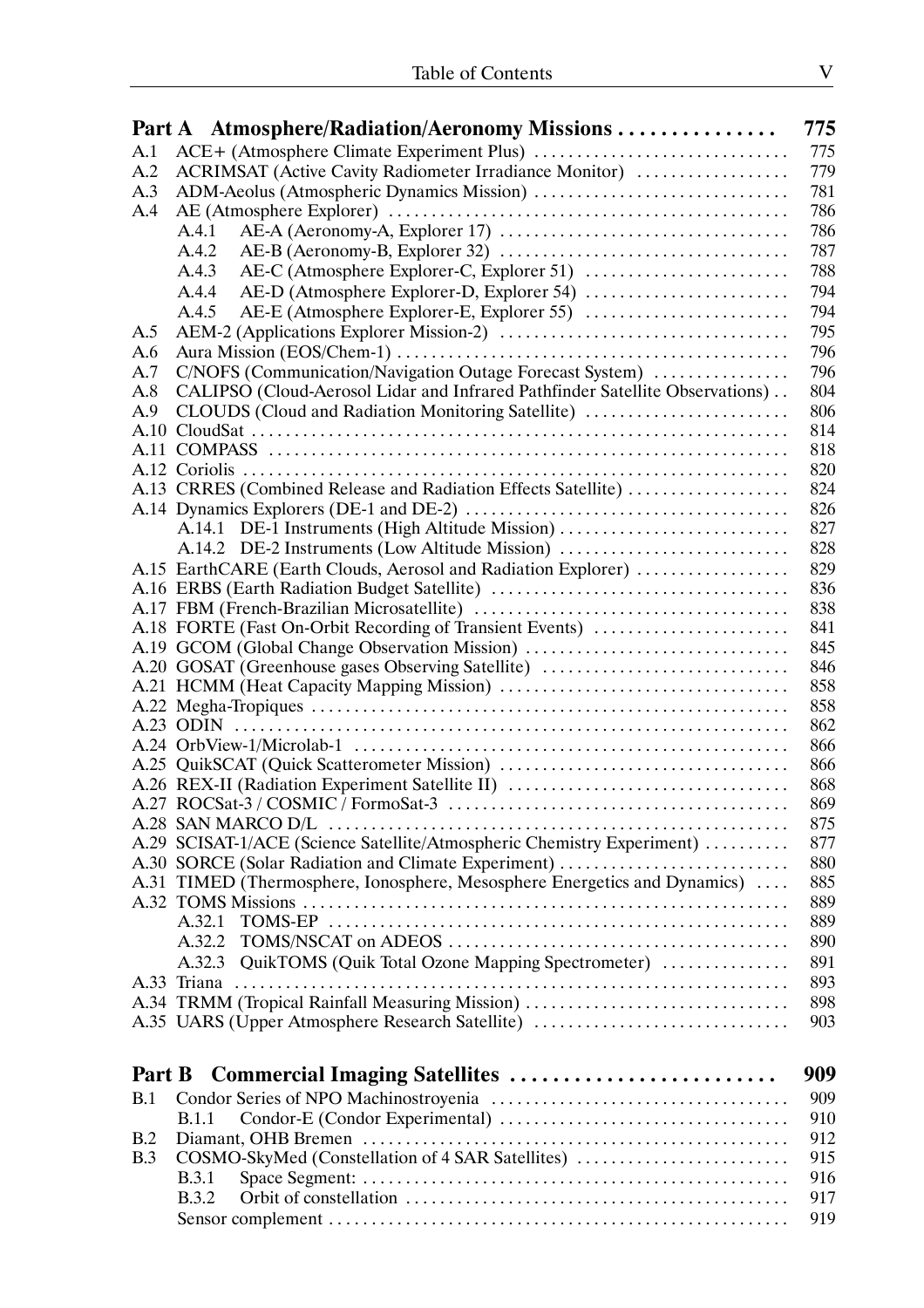|             | <b>B.3.3</b>                                                                                                                       | 922                  |
|-------------|------------------------------------------------------------------------------------------------------------------------------------|----------------------|
| B.4         | GeoEye-1 (OrbView-5) $\dots \dots \dots \dots \dots \dots \dots \dots \dots \dots \dots \dots \dots \dots \dots \dots \dots \dots$ | 925                  |
| B.5         | Pleiades (Optical Imaging Constellation of CNES)                                                                                   | 929                  |
|             | B.5.1                                                                                                                              | 931                  |
|             | B.5.2                                                                                                                              | 933                  |
| <b>B.6</b>  |                                                                                                                                    | 936                  |
|             | <b>B.6.1</b>                                                                                                                       | 937                  |
| B.7         |                                                                                                                                    | 939                  |
|             | <b>B.7.1</b>                                                                                                                       | 939                  |
|             | <b>B.7.2</b>                                                                                                                       | 941                  |
| B.8         |                                                                                                                                    | 942                  |
| B.9         |                                                                                                                                    | 946                  |
| B.10        |                                                                                                                                    | 948                  |
|             | <b>B.10.1</b>                                                                                                                      | 949                  |
|             | <b>B.10.2</b>                                                                                                                      | 951                  |
| <b>B.11</b> |                                                                                                                                    | 953                  |
|             |                                                                                                                                    | 956                  |
|             |                                                                                                                                    | 957                  |
|             |                                                                                                                                    | 961                  |
|             |                                                                                                                                    | 963                  |
|             |                                                                                                                                    | 964                  |
|             | <b>B.15.1</b>                                                                                                                      | 966                  |
|             | <b>B.15.2</b>                                                                                                                      | 967                  |
|             | <b>B.15.3</b>                                                                                                                      | 970                  |
|             |                                                                                                                                    | 971                  |
|             |                                                                                                                                    | 975                  |
|             |                                                                                                                                    | 978                  |
|             |                                                                                                                                    |                      |
|             |                                                                                                                                    |                      |
|             | Part C Data Collection (Messaging) Systems                                                                                         | 985                  |
| C.1         |                                                                                                                                    | 985                  |
|             | C.1.1                                                                                                                              | 986                  |
|             | C.1.2                                                                                                                              | 987                  |
|             | C.1.3                                                                                                                              | 989                  |
| C.2         |                                                                                                                                    | 990                  |
| C.3         |                                                                                                                                    | 993                  |
| C.4         |                                                                                                                                    | 994                  |
| C.5         |                                                                                                                                    | 996                  |
| C.6         |                                                                                                                                    | 999                  |
|             | C.6.1                                                                                                                              | 1000                 |
|             | C.6.2                                                                                                                              | 1001                 |
| C.7         | SCD (Satélite de Coleta de Dados) - Data Collection Program of Brazil                                                              | 1003                 |
|             | C.7.1                                                                                                                              | 1003                 |
|             | C.7.2                                                                                                                              | 1005                 |
| C.8<br>C.9  |                                                                                                                                    | 1008                 |
|             |                                                                                                                                    | 1012                 |
| Part D      | <b>Earth Observation/Monitoring Missions </b>                                                                                      | 1015                 |
| D.1         |                                                                                                                                    | 1015                 |
| D.2         | ADEOS-II (Advanced Earth Observing Satellite-II)                                                                                   | 1022                 |
| D.3         |                                                                                                                                    |                      |
| D.4         |                                                                                                                                    | 1033                 |
|             | D.4.1                                                                                                                              | 1033                 |
|             | D.4.2                                                                                                                              | 1034                 |
| D.5<br>D.6  |                                                                                                                                    | 1027<br>1035<br>1038 |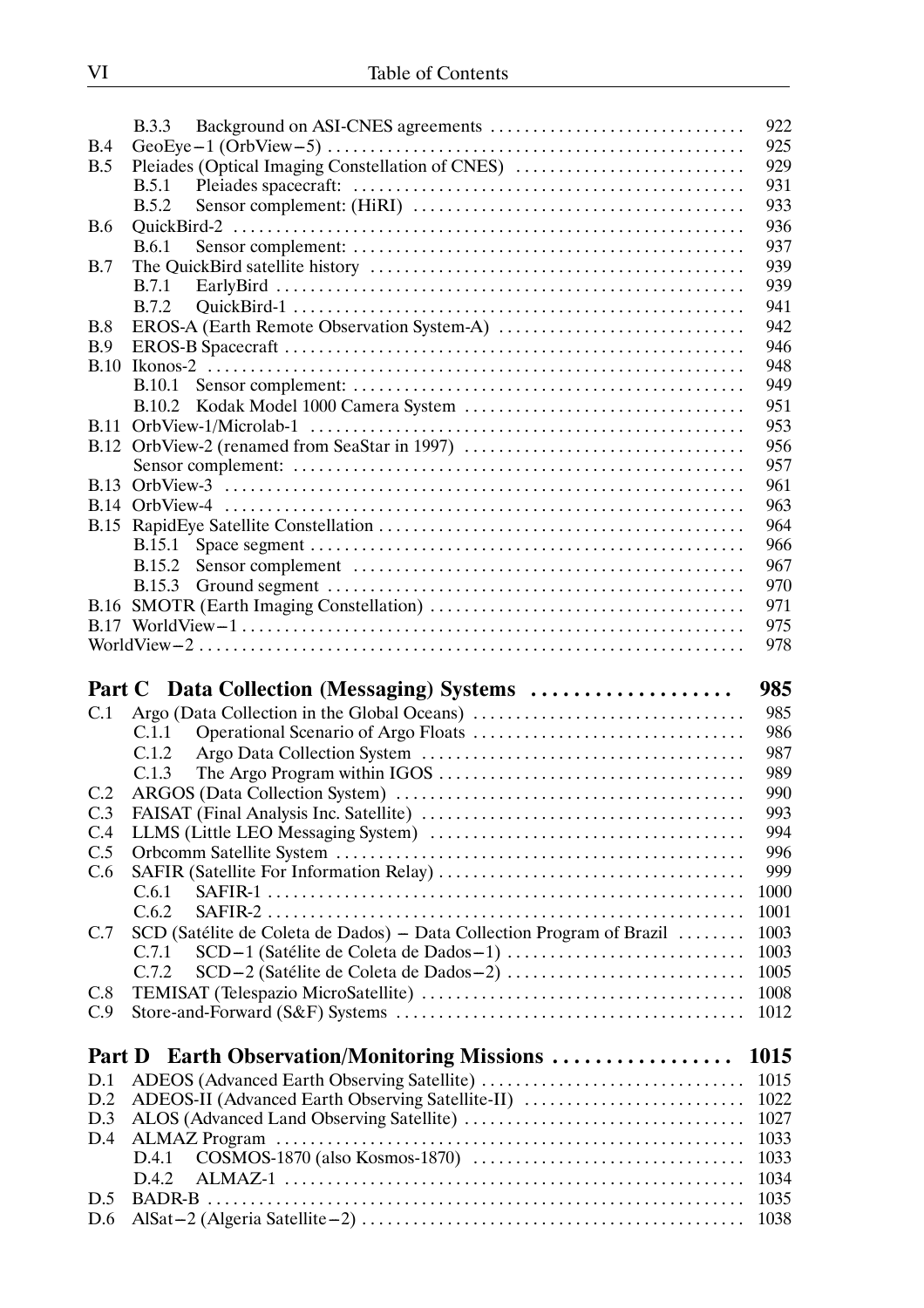| D.7 |                                                                                                                     | 1041 |
|-----|---------------------------------------------------------------------------------------------------------------------|------|
| D.8 |                                                                                                                     | 1042 |
| D.9 | CBERS (China/Brazil - Earth Resources Satellite)                                                                    | 1047 |
|     | D.9.1                                                                                                               | 1048 |
|     | D.9.2                                                                                                               | 1051 |
|     | D.9.3                                                                                                               | 1051 |
|     |                                                                                                                     | 1052 |
|     | D.11 EnMAP (Environmental Monitoring and Analysis Program)                                                          | 1054 |
|     |                                                                                                                     | 1060 |
|     |                                                                                                                     | 1072 |
|     |                                                                                                                     | 1092 |
|     |                                                                                                                     | 1093 |
|     |                                                                                                                     | 1094 |
|     | D.15.2 Aqua Mission (EOS/PM-1) $\dots \dots \dots \dots \dots \dots \dots \dots \dots \dots \dots \dots \dots$      | 1104 |
|     |                                                                                                                     | 1110 |
|     |                                                                                                                     | 1117 |
|     | D.17 ERS-1 (European Remote-Sensing Satellite)                                                                      | 1120 |
|     |                                                                                                                     | 1127 |
|     |                                                                                                                     | 1131 |
|     |                                                                                                                     | 1135 |
|     |                                                                                                                     | 1144 |
|     |                                                                                                                     | 1146 |
|     | D.23 ICESat (Ice, Cloud and land Elevation Satellite)                                                               | 1150 |
|     |                                                                                                                     | 1154 |
|     |                                                                                                                     | 1155 |
|     | D.24.2                                                                                                              | 1156 |
|     | D.24.3                                                                                                              | 1157 |
|     | D.24.4                                                                                                              | 1157 |
|     | D.24.5                                                                                                              | 1158 |
|     | D.24.6                                                                                                              | 1160 |
|     | $IRS-P4 (OceanSat-1) \ldots \ldots \ldots \ldots \ldots \ldots \ldots \ldots \ldots \ldots \ldots \ldots$<br>D.24.7 | 1162 |
|     | $IRS-P5 (CartoSat-1) \ldots \ldots \ldots \ldots \ldots \ldots \ldots \ldots \ldots \ldots \ldots \ldots$<br>D.24.8 | 1166 |
|     | D.24.9                                                                                                              | 1167 |
|     | D.25 JERS-1 (Japan Earth Resources Satellite)                                                                       | 1168 |
|     |                                                                                                                     | 1171 |
|     | KITSAT-2 (Korea Institute of Technology Satellite-2)<br>D.26.1                                                      | 1171 |
|     | KITSAT-3 (Korea Institute of Technology Satellite-3)<br>D.26.2                                                      | 1172 |
|     |                                                                                                                     | 1175 |
|     | D.27 KOMPSAT (Korea Multi-Purpose Satellite)                                                                        | 1175 |
|     | D.27.1 KOMPSAT-1 (Korea Multi-Purpose Satellite-1)                                                                  | 1175 |
|     | D.27.2 KOMPSAT-2 (Korea Multi-Purpose Satellite-2)                                                                  | 1179 |
|     | D.28 LANDSAT                                                                                                        | 1181 |
|     |                                                                                                                     | 1183 |
|     |                                                                                                                     | 1186 |
|     |                                                                                                                     | 1188 |
|     | D.29 Landsat-8 / LDCM (Landsat Data Continuity Mission)                                                             | 1193 |
|     |                                                                                                                     | 1205 |
|     |                                                                                                                     | 1205 |
|     |                                                                                                                     | 1209 |
|     |                                                                                                                     | 1212 |
|     | D.32 MIOSat (MIssione Ottica su microSatellite)                                                                     | 1219 |
|     |                                                                                                                     | 1232 |
|     |                                                                                                                     | 1233 |
|     |                                                                                                                     | 1235 |
|     |                                                                                                                     | 1238 |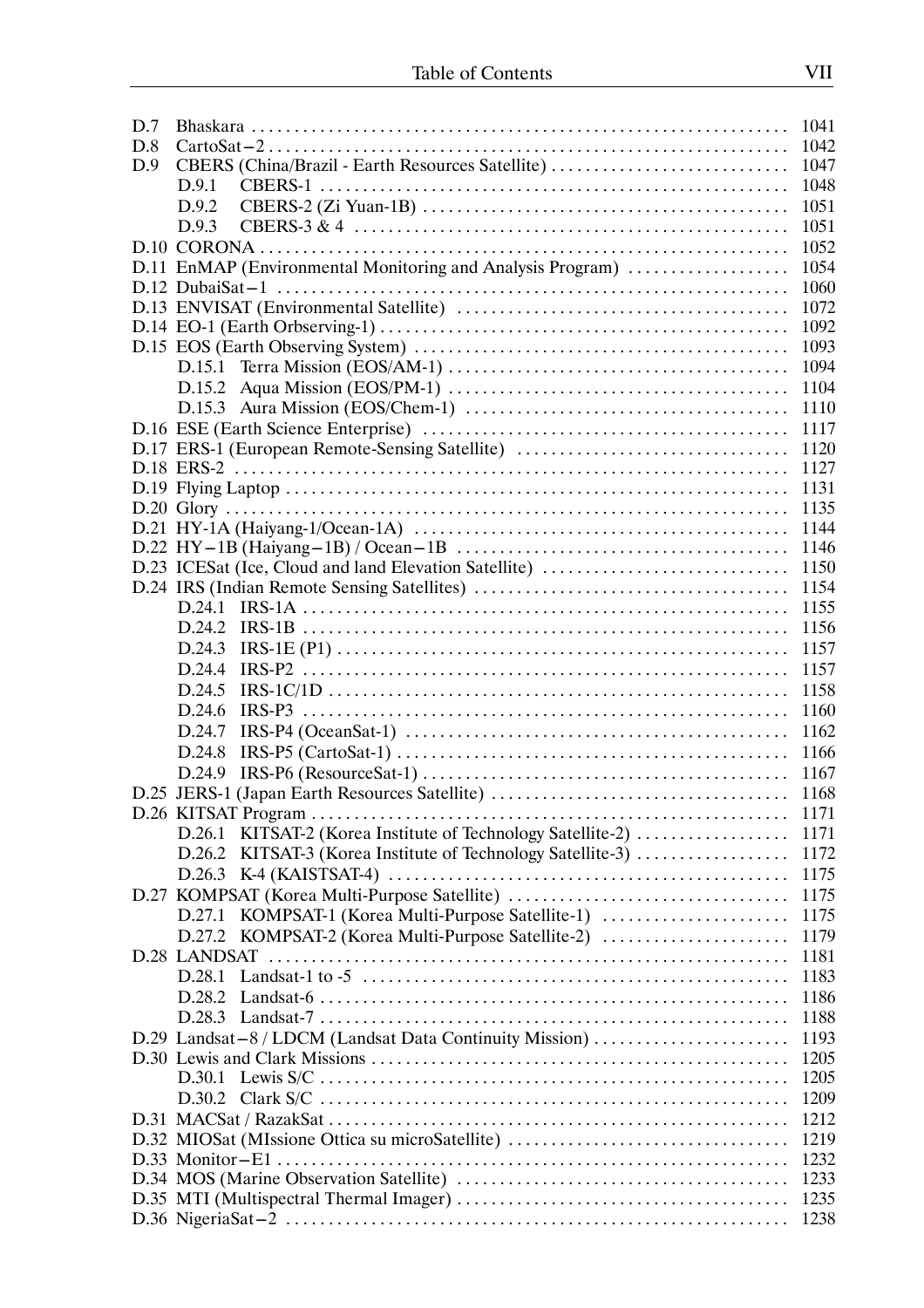|                                                                      | 1244 |
|----------------------------------------------------------------------|------|
|                                                                      | 1244 |
|                                                                      | 1246 |
|                                                                      | 1248 |
|                                                                      | 1253 |
|                                                                      | 1260 |
|                                                                      | 1265 |
|                                                                      | 1272 |
|                                                                      | 1273 |
| PRISMA (Hyperspectral Precursor and Application Mission)             | 1284 |
|                                                                      | 1297 |
|                                                                      | 1297 |
| D.42.2                                                               | 1301 |
|                                                                      | 1302 |
|                                                                      | 1303 |
|                                                                      | 1307 |
|                                                                      | 1309 |
|                                                                      | 1310 |
|                                                                      | 1313 |
|                                                                      | 1316 |
|                                                                      | 1323 |
|                                                                      | 1329 |
|                                                                      | 1329 |
|                                                                      | 1332 |
|                                                                      | 1335 |
| D.49 SAC-C (Satélite de Aplicaciones Científicas-C)                  |      |
| D.50 SAC-D (Satélite de Aplicaciones Científicas-D)/Aquarius Mission | 1340 |
| D.51 SARAL (Satellite with ARgos and ALtiKa)                         | 1349 |
|                                                                      | 1359 |
|                                                                      | 1364 |
| D.53.1 SMOS campaigns (technology verification)                      | 1371 |
| D.53.2 MIRAS (Microwave Imaging Radiometer with Aperture Synthesis)  | 1371 |
|                                                                      | 1372 |
| D.55 SPOT (Système Pour l'Observation de la Terre)                   | 1376 |
|                                                                      | 1378 |
|                                                                      | 1379 |
|                                                                      | 1384 |
|                                                                      | 1390 |
|                                                                      | 1391 |
| D.58 TanDEM-X (TerraSAR-X add-on for Digital Elevation Measurement)  | 1401 |
| D.59 TecSAR (SAR Technology Demonstration Satellite)                 | 1414 |
|                                                                      | 1419 |
| D.60.1                                                               | 1420 |
| D.60.2                                                               | 1424 |
| D.60.3                                                               | 1427 |
| D.60.4 Secondary payloads of TerraSAR-X (TOR, LRR, LCT)              | 1435 |
| D.61 THEOS (Thailand Earth Observation System)                       | 1442 |
|                                                                      | 1448 |
| UoSAT-1 (University of Surrey Satellite-1)<br>D.62.1                 | 1450 |
| D.62.2                                                               | 1450 |
| D.62.3                                                               | 1451 |
| D.62.4                                                               | 1451 |
| D.62.5                                                               | 1451 |
| KITSAT-1 (Korea Institute of Technology Satellite)<br>D.62.6         | 1452 |
| D.62.7                                                               | 1452 |
|                                                                      | 1453 |
|                                                                      |      |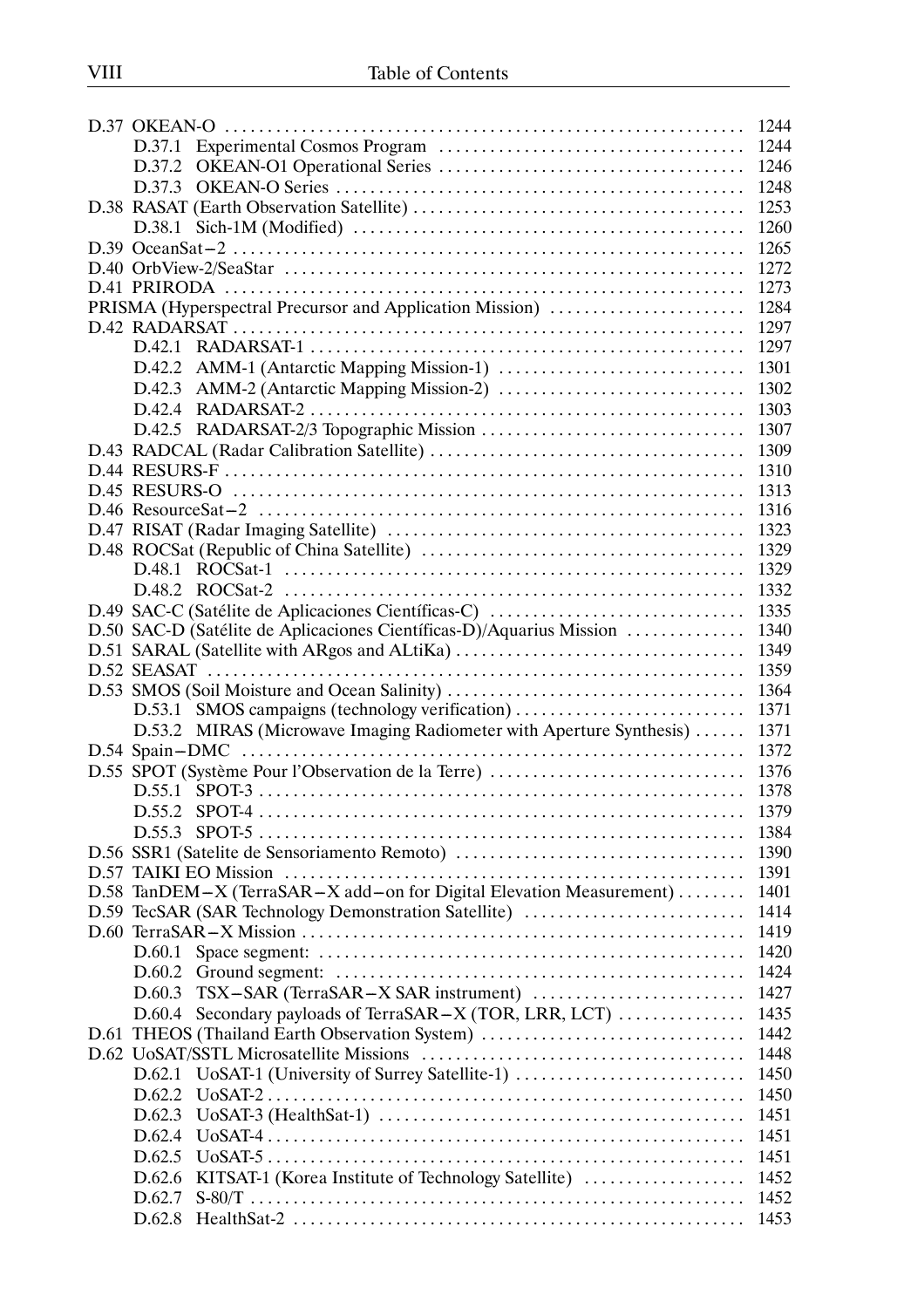|      |                                                                              | 1455 |
|------|------------------------------------------------------------------------------|------|
|      |                                                                              |      |
|      |                                                                              | 1455 |
|      | D.62.12 FASat-Alfa (Fuerza Aerea Satellite - Alfa)                           | 1455 |
|      |                                                                              |      |
|      | D.62.13 FASat-Bravo (Fuerza Aerea Satellite - Bravo)                         | 1457 |
|      |                                                                              | 1457 |
|      |                                                                              | 1462 |
|      |                                                                              |      |
|      | D.62.16 SNAP (Surrey Nanosatellite Applications Program)                     | 1464 |
|      |                                                                              | 1464 |
|      |                                                                              |      |
|      |                                                                              | 1467 |
|      |                                                                              | 1468 |
|      | D.62.20 DMC (Disaster Monitoring Constellation)                              | 1470 |
|      |                                                                              |      |
|      |                                                                              | 1470 |
|      |                                                                              |      |
|      |                                                                              |      |
|      | Part E Atmosphere/Radiation/Aeronomy Missions                                | 1471 |
|      |                                                                              |      |
| E.1  |                                                                              | 1471 |
| E.2  |                                                                              | 1478 |
| E.3  | EGS (Experimental Geodetic Satellite, Ajisai)                                | 1486 |
|      |                                                                              |      |
| E.4  |                                                                              | 1487 |
| E.5  |                                                                              | 1488 |
| E.6  |                                                                              | 1488 |
|      |                                                                              |      |
|      | E.6.1                                                                        | 1488 |
|      | E.6.2                                                                        | 1489 |
|      |                                                                              |      |
| E.7  | GEOS (Geodetic Earth Orbiting Satellite) Program                             | 1489 |
|      | E.7.1                                                                        | 1490 |
|      | E.7.2                                                                        | 1492 |
|      |                                                                              |      |
|      | GEOS-3 (Geodynamics Experimental Ocean Satellite)<br>E.7.3                   | 1493 |
| E.8  |                                                                              | 1494 |
| E.9  |                                                                              | 1495 |
|      |                                                                              |      |
|      | E.10 GFZ-1 (GeoForschungsZentrum-1 Geodesy Satellite)                        | 1497 |
| E.11 | GOCE (Gravity field and steady-state Ocean Circulation Explorer)             | 1498 |
|      |                                                                              |      |
|      | E.11.1 GOCE/GRACE (Gravity Recovery And Climate Experiment) mission          |      |
|      |                                                                              | 1508 |
|      |                                                                              | 1509 |
|      |                                                                              |      |
|      |                                                                              | 1510 |
|      | E.12.1                                                                       | 1512 |
|      |                                                                              |      |
|      | E.12.2                                                                       | 1513 |
|      | Background on Gravity Probe A (GP-A) Mission<br>E.12.3                       | 1516 |
|      | E.13 GRACE (Gravity Recovery And Climate Experiment)                         | 1517 |
|      |                                                                              |      |
|      |                                                                              | 1519 |
|      | E.14 Jason (Joint Altimetry Satellite Oceanography Network)                  | 1522 |
|      | E.14.1                                                                       | 1523 |
|      |                                                                              |      |
|      | E.14.2                                                                       | 1524 |
|      |                                                                              | 1527 |
|      |                                                                              |      |
|      |                                                                              | 1528 |
|      |                                                                              | 1529 |
|      |                                                                              | 1530 |
|      |                                                                              |      |
|      |                                                                              | 1533 |
| E.19 |                                                                              | 1542 |
| E.20 |                                                                              | 1542 |
|      |                                                                              |      |
| E.21 |                                                                              | 1543 |
| E.22 | THEMIS (Time History of Events and Macroscale Interactions during Substorms) | 1553 |
| E.23 | TOPEX/Poseidon (Topography Experiment/Poseidon)                              | 1566 |
|      |                                                                              |      |
|      | DORIS (Doppler Orbitography and Radiopositioning Integrated by<br>E.23.1     |      |
|      |                                                                              | 1570 |
|      |                                                                              |      |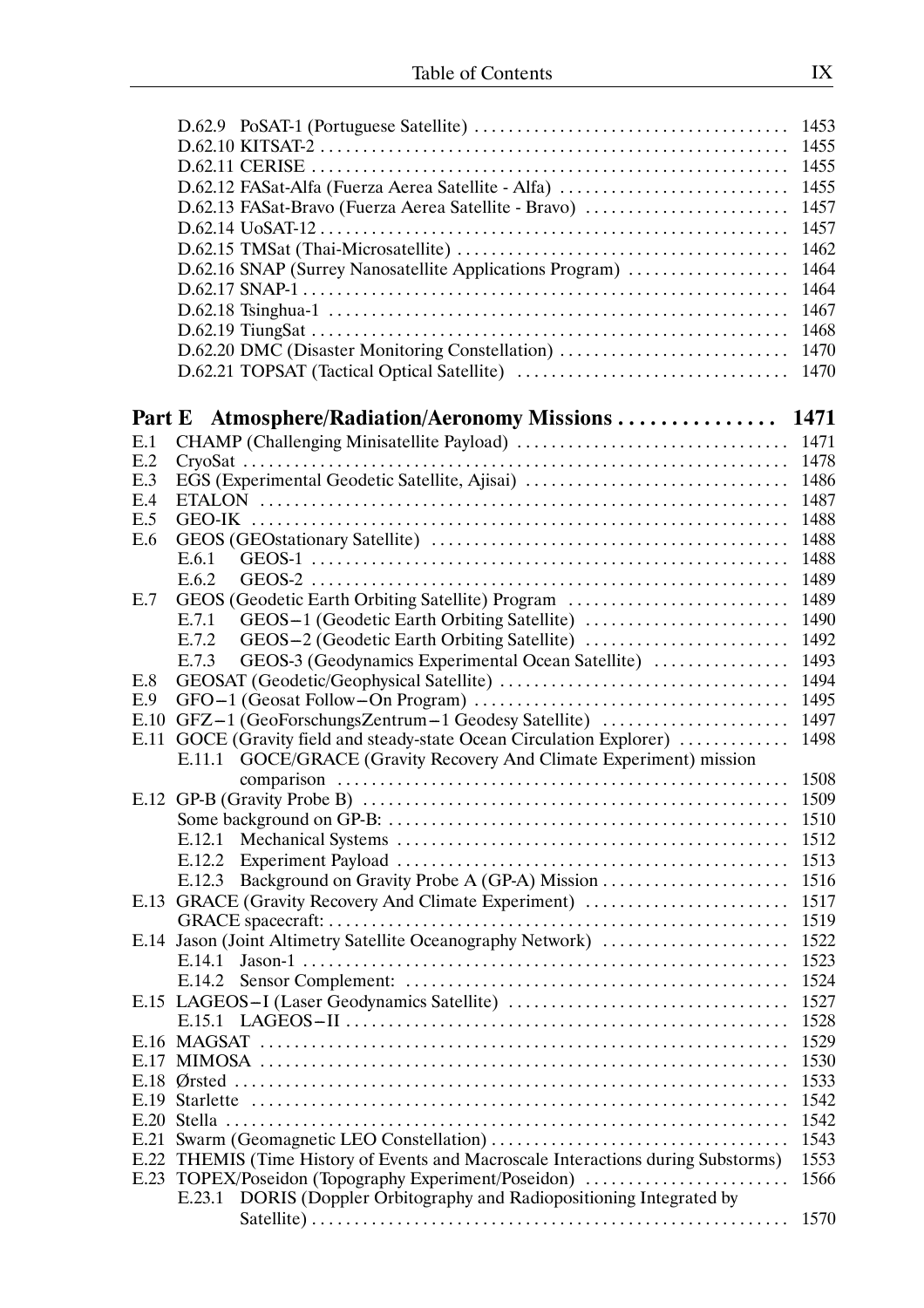|                 |        |                                                                  | 1572 |
|-----------------|--------|------------------------------------------------------------------|------|
|                 | E.23.3 |                                                                  | 1572 |
|                 |        |                                                                  | 1573 |
|                 |        |                                                                  |      |
| Part F          |        | <b>Meteorology - GEO (Geosynchronous Earth Orbit) Missions</b>   | 1575 |
| F <sub>1</sub>  |        |                                                                  | 1575 |
| F <sub>12</sub> |        |                                                                  | 1577 |
|                 | F.2.1  |                                                                  | 1578 |
|                 | F.2.2  |                                                                  | 1579 |
| F <sub>13</sub> |        | GMS (Geostationary Meteorological Satellite)                     | 1580 |
|                 | F.3.1  |                                                                  | 1581 |
| F <sub>4</sub>  |        | GOES (Geostationary Operational Environmental Satellite)         | 1582 |
|                 | F.4.1  |                                                                  | 1585 |
|                 | F.4.2  |                                                                  | 1588 |
|                 | F.4.3  |                                                                  | 1589 |
|                 | F.4.4  |                                                                  | 1596 |
| F <sub>5</sub>  |        | GOMS (Geostationary Operational Meteorological Satellite)        | 1598 |
|                 | F.5.1  | Radio Complex for Data Collection, Transmission and Relay        | 1601 |
| F.6             |        |                                                                  | 1602 |
|                 | F.6.1  |                                                                  | 1602 |
|                 | F.6.2  |                                                                  | 1603 |
|                 |        | F.6.2.1                                                          | 1605 |
|                 | F.6.3  |                                                                  | 1609 |
|                 |        |                                                                  |      |
|                 |        | F.6.3.1                                                          | 1610 |
|                 |        | F.6.3.2                                                          | 1610 |
| F.7             |        | Kalpana-1/MetSat-1 (Meteorological Satellite-1)                  | 1610 |
| F.8             |        |                                                                  | 1614 |
|                 | F.8.1  |                                                                  | 1617 |
|                 | F.8.2  |                                                                  | 1620 |
|                 | F.8.3  |                                                                  | 1621 |
| F <sub>0</sub>  |        |                                                                  | 1622 |
|                 | F.9.1  |                                                                  | 1629 |
|                 | F.9.2  | MSG Communication Services and Data Distribution                 | 1630 |
| F.10            |        |                                                                  | 1631 |
|                 |        | $F.10.1$ MTSAT-1R.                                               | 1632 |
|                 |        | F.10.1.1                                                         | 1633 |
|                 |        | F.10.1.2                                                         | 1634 |
|                 |        | F.10.1.3                                                         | 1637 |
|                 |        |                                                                  |      |
|                 |        | Part G Meteorology - LEO (Low Earth Orbit) Missions              | 1639 |
| G.1             |        | DMSP (Defense Meteorological Satellite Program)                  | 1639 |
|                 | G.1.1  |                                                                  | 1642 |
|                 | G.1.2  |                                                                  | 1648 |
|                 | G.1.3  |                                                                  | 1653 |
|                 | G.1.4  | DMSP Data Availability - Visible and Infrared Imagery            | 1654 |
| G.2             |        |                                                                  | 1656 |
|                 | G.2.1  |                                                                  | 1657 |
|                 | G.2.2  |                                                                  | 1661 |
| G.3             |        |                                                                  | 1672 |
|                 | G.3.1  |                                                                  | 1672 |
|                 | G.3.2  |                                                                  | 1674 |
|                 | G.3.3  |                                                                  | 1675 |
|                 |        | FY-3 (Feng-Yun-3) Polar-orbiting Meteorological Satellite Series | 1680 |
| G.4             |        |                                                                  | 1690 |
| G.5             |        |                                                                  | 1691 |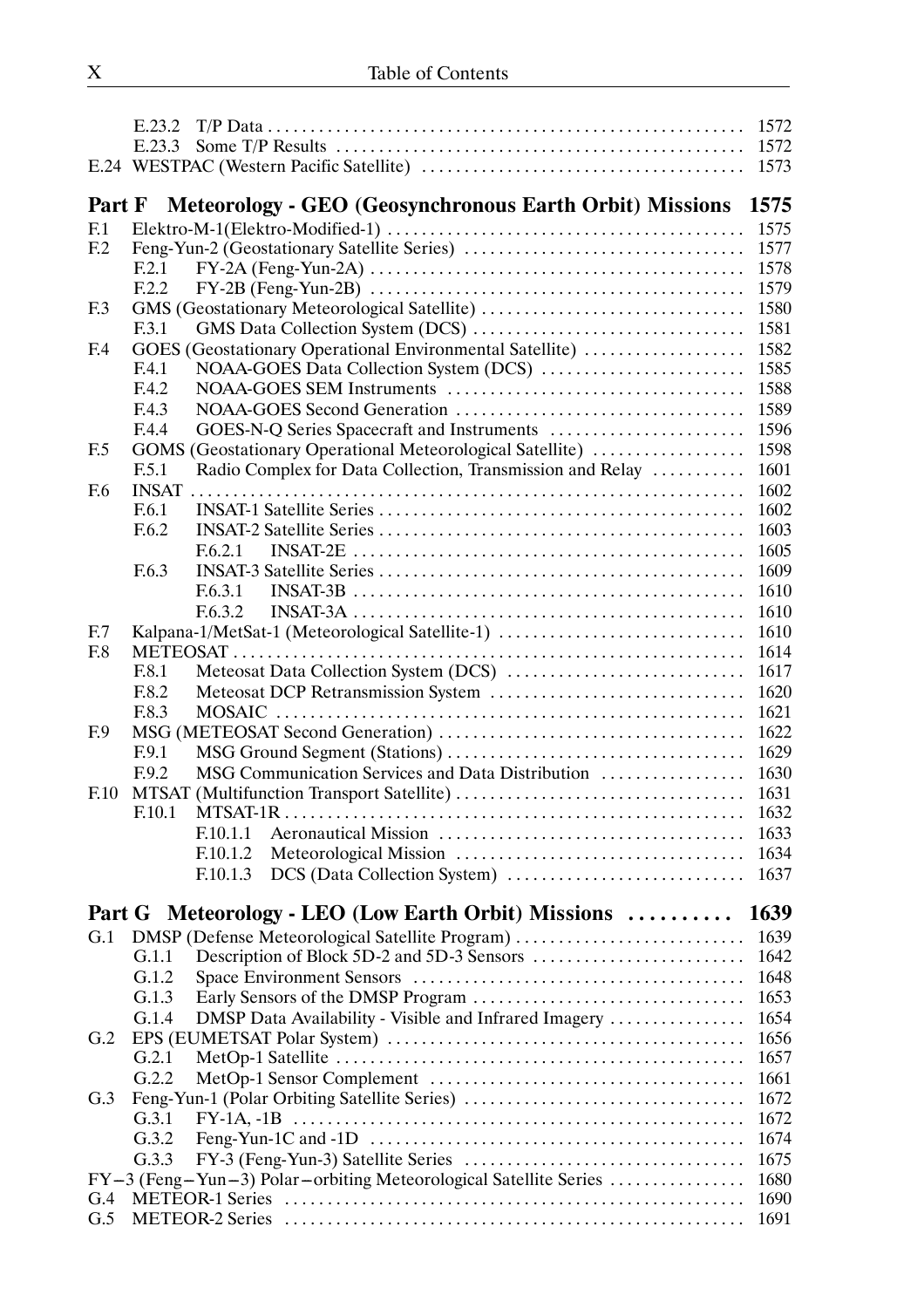| G.6 |                                                                                  | 1691         |
|-----|----------------------------------------------------------------------------------|--------------|
| G.7 |                                                                                  | 1693         |
| G.8 |                                                                                  | 1699         |
|     | G.8.1                                                                            | 1699         |
|     | G.8.2                                                                            | 1707         |
| G.9 |                                                                                  | 1713         |
|     |                                                                                  | 1714         |
|     |                                                                                  | 1716         |
|     |                                                                                  | 1720         |
|     |                                                                                  | 1720         |
|     | G.10 NPOESS (National Polar-orbiting Operational Environmental Satellite System) | 1720         |
|     |                                                                                  | 1721         |
|     | G.10.2                                                                           | 1723         |
|     | G.10.3                                                                           | 1723         |
|     | G.10.4                                                                           | 1725         |
|     |                                                                                  | 1727         |
|     | G.10.5                                                                           |              |
|     | G.10.6                                                                           | 1741         |
|     | G.10.7                                                                           | 1743         |
|     | G.10.8                                                                           | 1743         |
|     | G.11 TIROS Meteorological Satellite Series (with the POES Program)               | 1747         |
|     | G.11.1                                                                           | 1747         |
|     | G.11.2                                                                           | 1748         |
|     | G.11.3                                                                           | 1749         |
|     | $TIROS-4 (TIROS-D) \ldots$<br>G.11.4                                             | 1750         |
|     | G.11.5                                                                           | 1750         |
|     | G.11.6                                                                           | 1750         |
|     | $TIROS-7 (TIROS-G) \ldots$<br>G.11.7                                             | 1751         |
|     | G.11.8                                                                           | 1751         |
|     | G.11.9                                                                           | 1752         |
|     |                                                                                  | 1753         |
|     | G.12 TOS/ESSA Satellite Series (2nd Generation)                                  | 1753         |
|     |                                                                                  | 1753         |
|     |                                                                                  | 1754         |
|     |                                                                                  |              |
|     |                                                                                  | 1755         |
|     |                                                                                  | 1755         |
|     |                                                                                  | 1756         |
|     | G.12.7                                                                           | 1756         |
|     | G.12.8                                                                           | 1756         |
|     | $ESSA-9 (TOS-9) \ldots$<br>G.12.9                                                | 1757         |
|     | G.13 ITOS (Improved TIROS Operational System)                                    | 1757         |
|     | G.13.1 NOAA-1 (ITOS-A, also known as ITOS-1 and TIROS-M)                         | 1757         |
|     | $NOAA-2 (ITOS-D) \ldots$<br>G.13.2                                               | 1759         |
|     |                                                                                  | 1759         |
|     | G.13.3                                                                           | 1760         |
|     |                                                                                  | 1760         |
|     |                                                                                  |              |
|     | G.14 TIROS-N (4th Generation) Satellite Series<br>G.14.1                         | 1760<br>1761 |
|     |                                                                                  |              |
|     |                                                                                  | 1762         |
|     | G.14.2                                                                           | 1762         |
|     | G.14.3                                                                           | 1762         |
|     | G.14.4                                                                           | 1766         |
|     | G.14.5                                                                           | 1766         |
|     | G.14.6                                                                           | 1766         |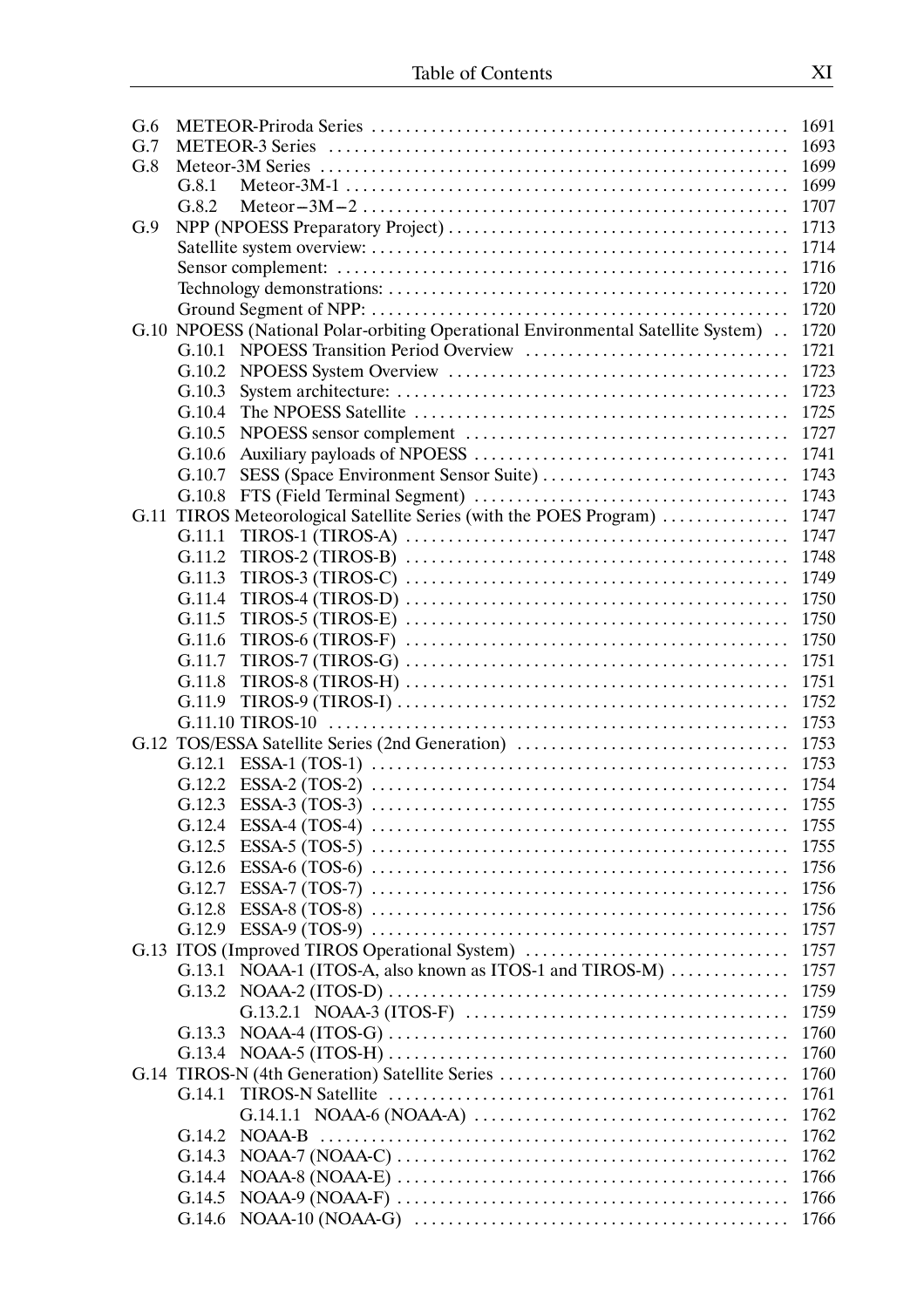|                 |        |                                                                                                                               | 1767 |
|-----------------|--------|-------------------------------------------------------------------------------------------------------------------------------|------|
|                 |        |                                                                                                                               | 1767 |
|                 |        |                                                                                                                               | 1767 |
|                 |        | $G.14.10 \text{ NOAA-14 (NOAA-J) } \dots \dots \dots \dots \dots \dots \dots \dots \dots \dots \dots \dots \dots \dots \dots$ | 1768 |
|                 |        | G.14.11 Sensor Descriptions of 4th Generation Series                                                                          | 1768 |
|                 |        |                                                                                                                               | 1771 |
|                 |        | G.15 5th Generation Satellites of NOAA-POES Series                                                                            | 1772 |
|                 | G.15.1 |                                                                                                                               | 1774 |
|                 | G.15.2 |                                                                                                                               | 1779 |
|                 |        |                                                                                                                               | 1780 |
|                 |        |                                                                                                                               | 1782 |
|                 |        |                                                                                                                               |      |
|                 |        | Part H Satellite Radionavigation Systems  1783                                                                                |      |
| H.1             |        | CNSS (Compass/BeiDou Navigation Satellite System)                                                                             | 1783 |
|                 | H.1.1  | BeiDou-1 regional satellite navigation system                                                                                 | 1784 |
|                 | H.1.2  | Compass/BeiDou-2 global satellite navigation constellation                                                                    | 1786 |
| H <sub>.2</sub> |        |                                                                                                                               | 1789 |
|                 | H.2.1  |                                                                                                                               | 1791 |
|                 | H.2.2  |                                                                                                                               | 1793 |
|                 | H.2.3  |                                                                                                                               | 1795 |
|                 | H.2.4  |                                                                                                                               | 1797 |
|                 | H.2.5  |                                                                                                                               | 1798 |
|                 | H.2.6  | GALILEO Satellite Design Requirements                                                                                         | 1801 |
| H.3             |        |                                                                                                                               | 1804 |
|                 | H.3.1  | WAAS (Wide Area Augmentation System)                                                                                          | 1806 |
|                 | H.3.2  | EGNOS (European Geostationary Navigation Overlay System)                                                                      | 1808 |
|                 |        |                                                                                                                               | 1810 |
|                 | H.3.3  | MSAS (Multi-Transport Satellite Augmentation System)                                                                          | 1811 |
| H.4             |        |                                                                                                                               | 1811 |
| H.5             |        |                                                                                                                               | 1814 |
|                 | H.5.1  |                                                                                                                               | 1815 |
|                 |        | H.5.1.1                                                                                                                       | 1818 |
|                 |        | Block II Satellites (NAVSTAR II-1 to II-8)<br>H.5.1.2                                                                         | 1819 |
|                 |        | Block IIA Satellites (NAVSTAR IIA-10 to IIA-27)<br>H.5.1.3                                                                    | 1820 |
|                 |        | Block IIR (Replacement Operational Satellites)<br>H.5.1.4                                                                     | 1820 |
|                 |        | Block IIR-M Spacecraft Modernization<br>H.5.1.5                                                                               | 1822 |
|                 |        | H.5.1.6                                                                                                                       | 1824 |
|                 | H.5.2  |                                                                                                                               | 1828 |
|                 | H.5.3  |                                                                                                                               | 1829 |
|                 |        | Fundamental GPS Observables<br>H.5.3.1                                                                                        | 1830 |
|                 |        | Availability of GPS/GLONASS Systems<br>H.5.3.2                                                                                | 1831 |
|                 |        | H.5.3.3                                                                                                                       | 1832 |
|                 |        | Some GPS Orbit and Attitude Instruments<br>H.5.3.4                                                                            | 1833 |
|                 |        | IGS (International GPS Service for Geodynamics)<br>H.5.3.5                                                                    | 1836 |
|                 |        | H.5.3.6                                                                                                                       | 1837 |
|                 | H.5.4  |                                                                                                                               | 1837 |
| H.6             |        |                                                                                                                               | 1838 |
| H.7             |        | Transit - Navy Navigation Satellite System (NNSS)                                                                             | 1839 |
| H.8             |        |                                                                                                                               | 1842 |
|                 | H.8.1  |                                                                                                                               | 1843 |
|                 | H.8.2  |                                                                                                                               | 1846 |
| H.9             |        |                                                                                                                               | 1849 |
| Part I          |        | Satellite Event, Emergency & Environmental Monitoring                                                                         | 1865 |
| I.1             |        |                                                                                                                               | 1865 |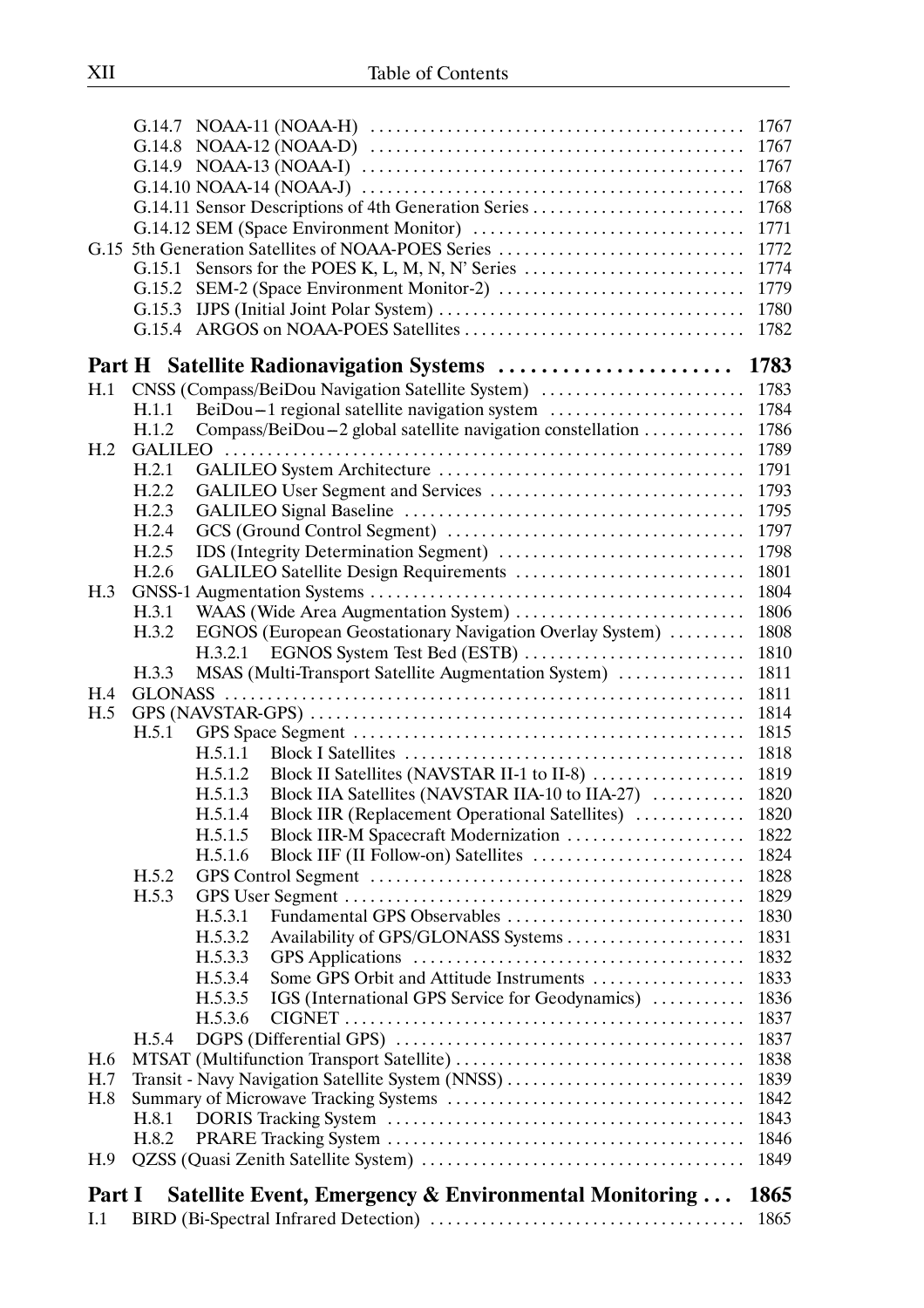| I.2          | DEMETER (Detection of Electromagnetic Emissions transmitted from Earthquake                                     |              |
|--------------|-----------------------------------------------------------------------------------------------------------------|--------------|
|              |                                                                                                                 | 1869         |
| I.3          |                                                                                                                 | 1869         |
|              | I.3.1                                                                                                           | 1871         |
|              | I.3.2                                                                                                           | 1873         |
|              | I.3.3                                                                                                           | 1876         |
|              | UK-DMC (United Kingdom - Disaster Monitoring Constellition)<br>I.3.4                                            | 1878         |
|              | I.3.5                                                                                                           | 1885         |
|              |                                                                                                                 | 1892         |
| I.4          |                                                                                                                 |              |
|              | I.4.1                                                                                                           | 1893         |
|              | I.4.2                                                                                                           | 1897         |
| I.5          | GMES (Global Monitoring for Environment and Security)                                                           | 1897         |
|              |                                                                                                                 | 1899         |
| I.6          |                                                                                                                 | 1905         |
| I.7          |                                                                                                                 | 1914         |
| I.8          |                                                                                                                 | 1922         |
| I.9          | LEAP (Low-frequency Earthquake Precursor) microsatellite                                                        | 1932         |
| I.10         |                                                                                                                 | 1937         |
|              | Overview of space missions with comet or asteroid encounters<br>I.10.1                                          | 1938         |
|              | I.10.2                                                                                                          | 1940         |
| I.11         |                                                                                                                 | 1942         |
|              | I.11.1                                                                                                          | 1942         |
|              | Alert Signal Devices (User Segment)<br>I.11.1.1                                                                 | 1943         |
|              | I.11.1.2                                                                                                        | 1943         |
|              | COSPAS-S&RSAT Ground Segment<br>I.11.1.3                                                                        | 1944         |
|              |                                                                                                                 |              |
|              | I.11.2                                                                                                          | 1945         |
|              | I.11.3                                                                                                          | 1945         |
| I.12         |                                                                                                                 | 1946         |
|              |                                                                                                                 |              |
|              |                                                                                                                 |              |
|              |                                                                                                                 |              |
| Part J       | <b>Shuttle - Selected Missions and Payloads  1949</b>                                                           |              |
| J.1          | ASTRO-SPAS (Astronomy Platform - Shuttle Pallet Satellite)                                                      | 1949         |
|              | J.1.1                                                                                                           | 1949         |
|              | J.1.2                                                                                                           | 1950         |
|              | J.1.3                                                                                                           | 1953         |
|              | J.1.4                                                                                                           | 1954         |
| J.2          | ATLAS (Atmospheric Laboratory for Application and Science)                                                      | 1954         |
| J.3          |                                                                                                                 | 1957         |
| J.4          | CIRRIS (Cryogenic Infrared Radiance Instrumentation for Shuttle)                                                | 1958         |
| J.5          |                                                                                                                 | 1959         |
|              | J.5.1                                                                                                           | 1959         |
| J.6          | FREESTAR (Fast Reaction Experiments Enabling Science, Technology, Applications                                  |              |
|              |                                                                                                                 | 1962         |
|              | IAE (Inflatable Antenna Experiment) on Shuttle Flight STS-77                                                    | 1966         |
| J.7          |                                                                                                                 | 1975         |
| J.8          |                                                                                                                 | 1980         |
| J.9          |                                                                                                                 | 1981         |
| J.10         |                                                                                                                 | 1985         |
| J.11         |                                                                                                                 | 1985         |
|              |                                                                                                                 |              |
| J.12         | MACH-1 (Multiple Application Customized Hitchhiker-1)                                                           | 1986         |
| J.13         | MAPS (Measurement of Air Pollution from Satellites)                                                             | 1989         |
| J.14         | MOMS-01 (Modular Optoelectronic Multispectral Scanner)                                                          | 1990         |
| J.15         | MOMS-02 (Modular Optoelectronic Multispectral Scanner)                                                          | 1992         |
| J.16         |                                                                                                                 | 1994         |
| J.17<br>J.18 | SAC -A (Satélite de Aplicaciones Científicas-A)<br>SHIMMER (Spatial Heterodyne Imager for Mesospheric Radicals) | 1994<br>1995 |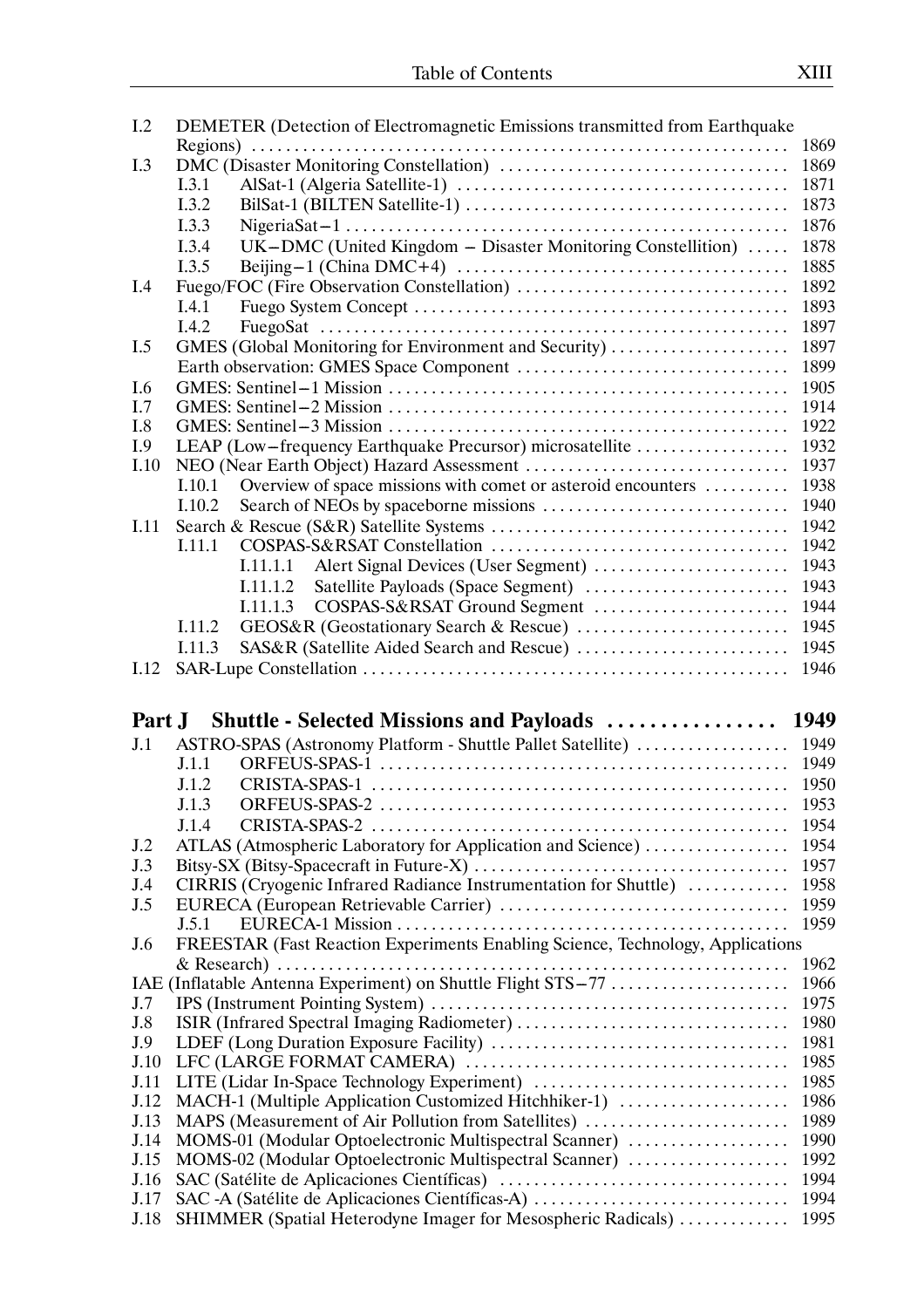| J.19 |                                                                                                                        | 1997<br>1997 |
|------|------------------------------------------------------------------------------------------------------------------------|--------------|
|      | J.19.1                                                                                                                 |              |
|      | J.19.2                                                                                                                 | 1998         |
| J.20 | SPARTAN (Shuttle Pointed Autonomous Research Tool for Astronomy)                                                       | 1998         |
|      | J.20.1                                                                                                                 | 1999         |
|      | J.20.2                                                                                                                 | 1999         |
|      | J.20.3                                                                                                                 | 1999         |
|      | J.20.4                                                                                                                 | 2000         |
|      | J.20.5                                                                                                                 | 2001         |
|      | J.20.6                                                                                                                 | 2002         |
|      | J.20.7                                                                                                                 | 2002         |
|      | J.20.8                                                                                                                 | 2002         |
|      | J.20.9                                                                                                                 | 2002         |
| J.21 |                                                                                                                        | 2003         |
| J.22 |                                                                                                                        | 2004         |
| J.23 |                                                                                                                        | 2005         |
| J.24 |                                                                                                                        | 2008         |
| J.25 |                                                                                                                        | 2009         |
| J.26 |                                                                                                                        | 2009         |
|      | J.26.1                                                                                                                 | 2010         |
|      | J.26.2                                                                                                                 | 2011         |
|      | J.26.3                                                                                                                 | 2011         |
|      | J.26.4                                                                                                                 | 2012         |
|      | SPSR (Space Portable SpectroReflectometer)<br>J.26.5                                                                   | 2013         |
| J.27 |                                                                                                                        | 2014         |
| J.28 | SSBUV (Shuttle Solar Backscatter Ultraviolet Spectrometer)                                                             | 2017         |
|      |                                                                                                                        |              |
|      |                                                                                                                        |              |
|      | Part K Space Science/Solar-Terrestrial Missions  2019                                                                  |              |
| K.1  |                                                                                                                        | 2019         |
| K.2  |                                                                                                                        | 2021         |
|      | K.2.1                                                                                                                  | 2024         |
| K.3  | ALEXIS (Array of Low-Energy X-Ray Imaging Sensors)                                                                     | 2026         |
| K.4  | AMPTE (Active Magnetosphere Tracer Explorers)                                                                          | 2029         |
|      | K.4.1                                                                                                                  | 2032         |
|      | K.4.2                                                                                                                  | 2033         |
|      | K.4.3                                                                                                                  | 2033         |
| K.5  |                                                                                                                        | 2033         |
|      | APEX Subsatellite (Magion-3) Scientific Payload<br>K.5.1                                                               | 2035         |
| K.6  | <b>ASTRID</b>                                                                                                          | 2036         |
|      | K.6.1                                                                                                                  | 2036         |
|      | K.6.2                                                                                                                  | 2038         |
| K.7  | CLuster (Four S/C Mission in Concert with SOHO)                                                                        | 2039         |
|      | K.7.1                                                                                                                  | 2039         |
|      | K.7.2                                                                                                                  | 2044         |
| K.8  |                                                                                                                        | 2046         |
|      | K.8.1                                                                                                                  | 2050         |
| K.9  |                                                                                                                        | 2052         |
|      |                                                                                                                        | 2071         |
|      |                                                                                                                        | 2078         |
|      |                                                                                                                        | 2079         |
|      |                                                                                                                        | 2082         |
|      | $EXOS-A (Kyokko) \ldots \ldots \ldots \ldots \ldots \ldots \ldots \ldots \ldots \ldots \ldots \ldots \ldots$<br>K.12.1 | 2082         |
|      | K.12.2                                                                                                                 | 2082         |
|      | K.12.3                                                                                                                 | 2084         |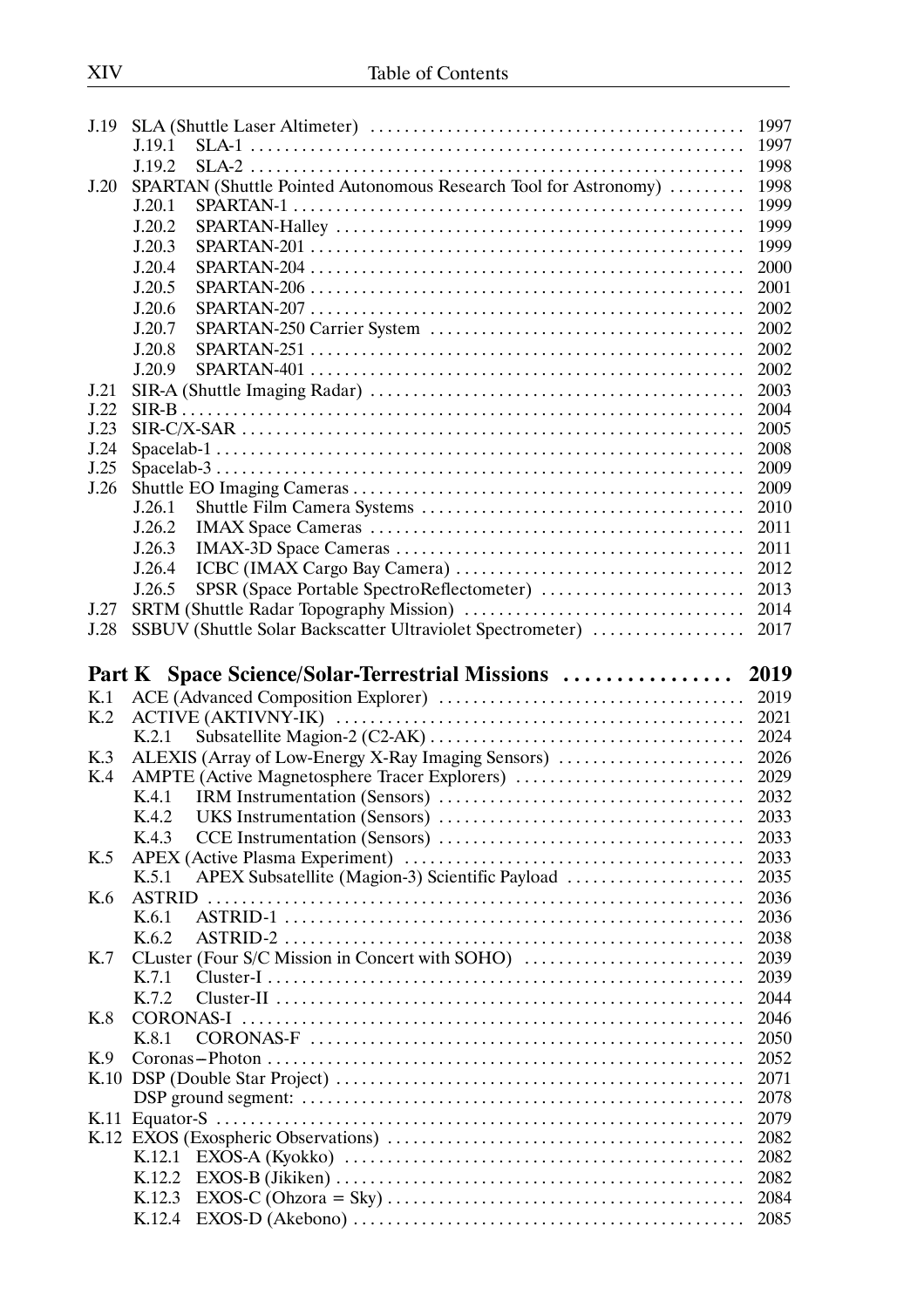|     |                                                                             | 2089         |  |  |  |  |
|-----|-----------------------------------------------------------------------------|--------------|--|--|--|--|
|     | K.14 Genesis (Solar-Wind Sample Return Mission)<br>2093                     |              |  |  |  |  |
|     | 2099                                                                        |              |  |  |  |  |
|     | K.16 RHESSI (Reuven Ramaty High Energy Solar Spectroscopic Imager)          | 2103<br>2105 |  |  |  |  |
|     |                                                                             |              |  |  |  |  |
|     | 2157                                                                        |              |  |  |  |  |
|     | K.18 IMAGE (Imager for Magnetopause-to-Aurora Global Exploration)           | 2175         |  |  |  |  |
|     | K.19 IMP-8 (International Monitoring Platform)                              | 2181         |  |  |  |  |
|     |                                                                             | 2184         |  |  |  |  |
|     | K.20.1                                                                      | 2185         |  |  |  |  |
|     |                                                                             | 2187         |  |  |  |  |
|     |                                                                             | 2190         |  |  |  |  |
|     |                                                                             | 2190         |  |  |  |  |
|     |                                                                             | 2192         |  |  |  |  |
|     |                                                                             | 2195         |  |  |  |  |
|     | K.22.1 SAC-B (Satélite de Applicaciones Científicas-B)                      | 2200         |  |  |  |  |
|     |                                                                             | 2201         |  |  |  |  |
|     |                                                                             | 2220         |  |  |  |  |
|     |                                                                             | 2222         |  |  |  |  |
|     |                                                                             | 2224         |  |  |  |  |
|     | K.25.1 SAMPEX (Solar Anomalous and Magnetospheric Particle Explorer)        | 2224         |  |  |  |  |
|     | K.25.2 FAST (Fast Auroral Snapshot Explorer)                                | 2227         |  |  |  |  |
|     | TRACE (Transition Region and Coronal Explorer)<br>K.25.3                    | 2229         |  |  |  |  |
|     |                                                                             | 2231         |  |  |  |  |
|     | K.27 SOHO (Solar and Heliospheric Observatory)                              | 2235         |  |  |  |  |
|     | K.28 SOLAR-A/Yohkoh (X-ray Solar Observatory)                               | 2240         |  |  |  |  |
|     |                                                                             | 2243         |  |  |  |  |
|     | K.30 STEREO (Solar-Terrestrial Relations Observatory)                       | 2245         |  |  |  |  |
|     |                                                                             |              |  |  |  |  |
|     | K.31 TWINS (Two Wide-angle Imaging Neutral-atom Spectrometers)              | 2254         |  |  |  |  |
|     |                                                                             | 2256         |  |  |  |  |
|     |                                                                             | 2260         |  |  |  |  |
|     |                                                                             | 2263         |  |  |  |  |
|     |                                                                             |              |  |  |  |  |
|     |                                                                             |              |  |  |  |  |
|     |                                                                             | 2267         |  |  |  |  |
| L.2 |                                                                             | 2270         |  |  |  |  |
|     | ACCESS (Advanced Cosmic-Ray Composition Experiment for Space<br>L.2.1       |              |  |  |  |  |
|     |                                                                             | 2270         |  |  |  |  |
|     | L.2.2                                                                       | 2271         |  |  |  |  |
|     | L.2.3                                                                       | 2271         |  |  |  |  |
|     | L.2.4<br>ARISS (Amateur Radio on the International Space Station)           | 2272         |  |  |  |  |
|     | CRESPO (Coral Reef Ecosystem Spectro-Photometric Observatory)<br>L.2.5      | 2272         |  |  |  |  |
|     | EUTEF (European Technology Exposure Facility)<br>L.2.6                      | 2272         |  |  |  |  |
|     | FOCUS (Fire Detection and Analysis Sensor System)<br>L.2.7                  | 2273         |  |  |  |  |
|     | L.2.8                                                                       | 2274         |  |  |  |  |
|     | LCDE (Laser Communications Demonstration Equipment)<br>L.2.9                | 2274         |  |  |  |  |
|     | L.2.10<br>PARCS (Primary Atomic Reference Clock in Space)                   | 2276         |  |  |  |  |
|     | L.2.11                                                                      | 2276         |  |  |  |  |
|     | L.2.12<br>RACE (Rubidium Atomic Clock Experiment)                           | 2277         |  |  |  |  |
|     | SAGE-III (Stratospheric Aerosol and Gas Experiment III)<br>L.2.13           | 2277         |  |  |  |  |
|     | SEDA-AP (Space Environment Data Acquisition equipment-Attached<br>L.2.14    |              |  |  |  |  |
|     |                                                                             | 2278         |  |  |  |  |
|     | SMILES (Superconducting Submillimeter-wave Limb-Emission Sounder)<br>L.2.15 | 2279         |  |  |  |  |
|     | L.2.16<br>L.2.16.1 SOVIM (Solar Variability and Irradiance Monitor)         | 2282<br>2282 |  |  |  |  |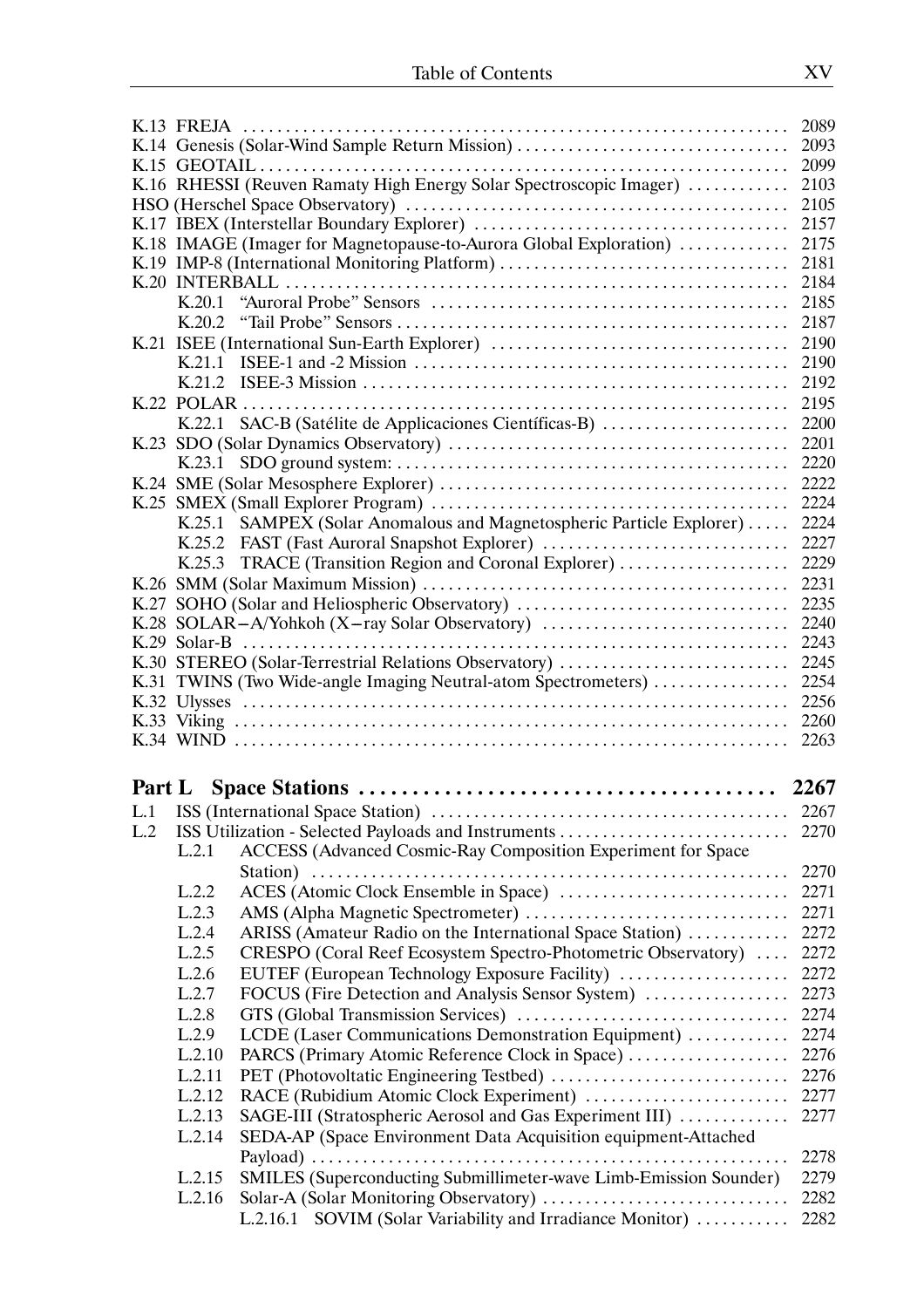|     | L.2.16.2 SOLSPEC (Solar Spectral Irradiance Measurements)  2283                 |              |
|-----|---------------------------------------------------------------------------------|--------------|
|     | SOL-ACES (Solar Auto-Calibrating EUV/UV<br>L.2.16.3                             |              |
|     |                                                                                 |              |
|     | SUMO (Superconducting Microwave Oscillator)<br>L.2.17                           | 2283         |
|     | L.2.18 WORF (Window Observational Research Facility)                            | 2284         |
| L.3 |                                                                                 | 2284         |
| L.4 |                                                                                 | 2289         |
| L.5 |                                                                                 | 2290         |
|     | L.5.1                                                                           | 2297         |
|     | L.5.2                                                                           | 2304         |
|     | L.5.3                                                                           | 2317         |
|     |                                                                                 |              |
|     |                                                                                 |              |
|     |                                                                                 |              |
|     | AISSat-1 (Automatic Identification System Satellite-1)                          | 2326         |
|     | M.2 ANDE (Atmospheric Neutral Density Experiment)                               | 2333         |
| M.3 | ARGOS (Advanced Research and Global Observation Satellite)                      | 2345         |
| M.4 | ARTEMIS (Advanced Relay and Technology Mission Satellite)                       | 2354         |
| M.5 |                                                                                 | 2360         |
| M.6 | CanX-4&5 (Canadian Advanced Nanospace eXperiment-4&5)                           | 2361         |
| M.7 | CanX-6 (Canadian Advanced Nanosatellite eXperiment-6) / NTS                     | 2369         |
| M.8 | CASSIOPE (Cascade SmallSat and Ionospheric Polar Explorer)                      | 2374         |
|     | M.9 DART (Demonstration for Autonomous Rendezvous Technology)                   | 2379<br>2383 |
|     | M.10 DODGE (Department of Defense Gravity Experiment)                           | 2384         |
|     |                                                                                 | 2391         |
|     |                                                                                 | 2393         |
|     | M.12.2 Demonstration of seven new technologies on EO-1                          | 2398         |
|     |                                                                                 | 2401         |
|     | M.13 EO-3 (Earth Observing-3, GIFTS-IOMI Mission)                               | 2407         |
|     |                                                                                 |              |
|     |                                                                                 |              |
|     |                                                                                 |              |
|     |                                                                                 |              |
|     |                                                                                 | 2424         |
|     | M.16.2 OWLS (Optical Wireless Link intra-Satellite)                             | 2429         |
|     | M.17 Genesis inflatable space complex program of Bigelow Aerospace              | 2431         |
|     |                                                                                 | 2433         |
|     |                                                                                 | 2436         |
|     | M.18 GeoSTAR (Geostationary Synthetic Thinned Aperture Radiometer)              | 2439         |
|     | M.19 JC2Sat-FF (Japan Canada Joint Collaboration Satellites – Formation Flying) | 2445         |
|     |                                                                                 | 2455         |
|     |                                                                                 | 2473         |
|     |                                                                                 | 2487         |
|     |                                                                                 | 2487         |
|     |                                                                                 | 2490         |
|     |                                                                                 | 2490         |
|     |                                                                                 | 2492         |
|     |                                                                                 | 2495         |
|     |                                                                                 | 2496         |
|     |                                                                                 | 2497         |
|     |                                                                                 | 2502         |
|     |                                                                                 | 2502         |
|     |                                                                                 | 2504         |
|     |                                                                                 | 2506         |
|     |                                                                                 |              |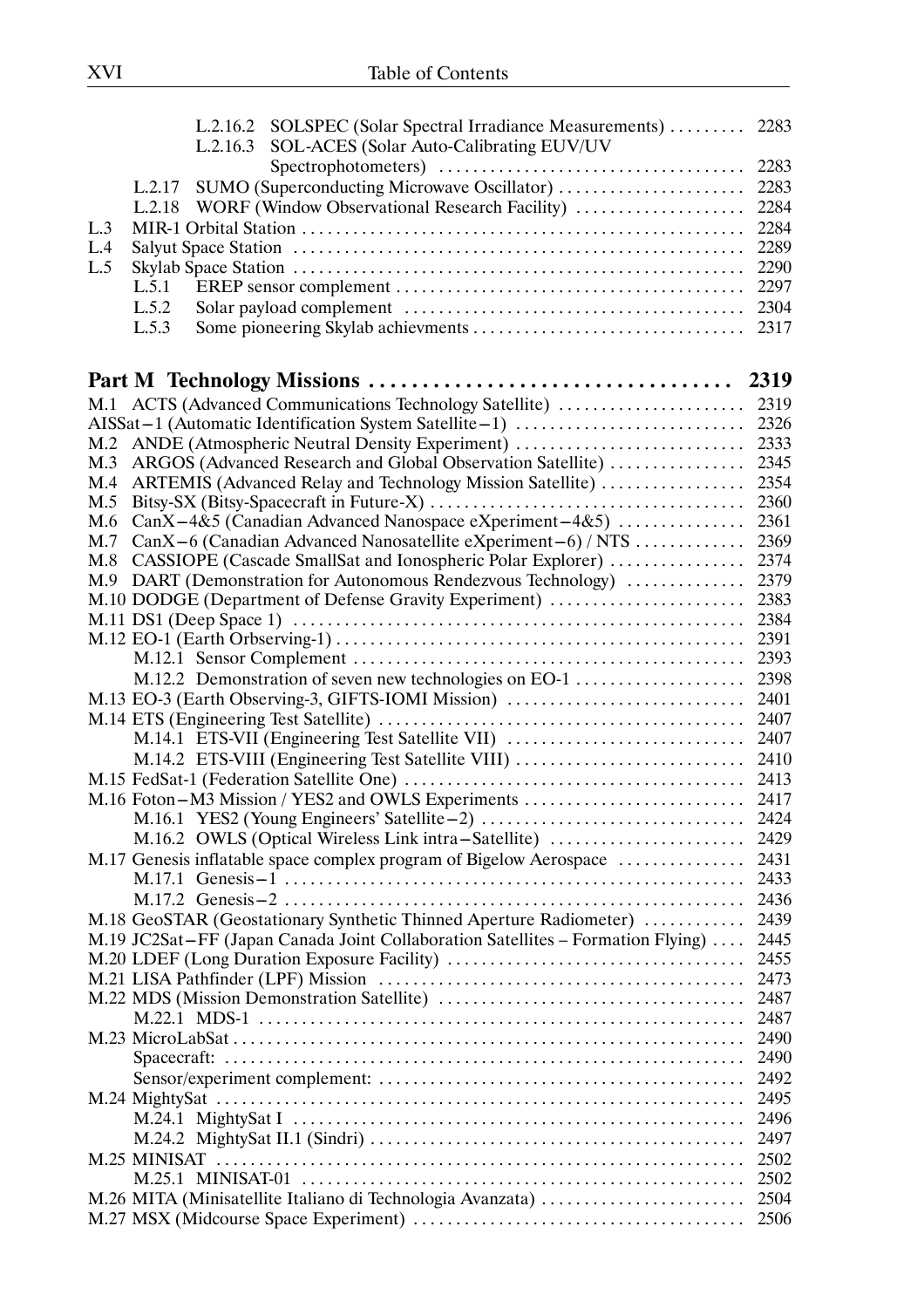|                                                                                | 2518 |
|--------------------------------------------------------------------------------|------|
|                                                                                | 2519 |
| Sensor/payload complement: (SAGE, DFACS)                                       | 2519 |
|                                                                                | 2523 |
|                                                                                | 2524 |
|                                                                                | 2526 |
|                                                                                |      |
|                                                                                |      |
|                                                                                |      |
|                                                                                |      |
|                                                                                | 2549 |
|                                                                                | 2551 |
|                                                                                | 2553 |
|                                                                                |      |
|                                                                                | 2555 |
|                                                                                | 2557 |
| M.30 OICETS (Optical Inter-orbit Communications Engineering Test Satellite)    | 2561 |
|                                                                                | 2564 |
|                                                                                | 2574 |
| M.32 PRISMA (Prototype Research Instruments and Space Mission technology       |      |
|                                                                                | 2578 |
|                                                                                |      |
| M.34 PROBA-2 (Project for On-Board Autonomy-2)                                 | 2597 |
|                                                                                | 2611 |
| M.36 SERVIS (Space Environment Reliability Verification Integrated System)     | 2612 |
|                                                                                | 2613 |
|                                                                                | 2619 |
|                                                                                | 2621 |
|                                                                                | 2622 |
|                                                                                | 2624 |
|                                                                                |      |
| M.38 SMART-1 (Small Mission for Advanced Research in Technology)               | 2626 |
| M.39 SOHLA-1 (Space Oriented Higashiosaka Leading Association-1)               | 2633 |
|                                                                                | 2643 |
|                                                                                | 2645 |
|                                                                                | 2651 |
| M.43 STARS-1 (Space Tethered Autonomous Robotic Satellite-1)                   | 2656 |
|                                                                                | 2666 |
| M.45 STSat-1 (Science and Technology Satellite-1)                              | 2675 |
|                                                                                | 2678 |
| M.46 STPSat-1 (Space Test Program Satellite-1)                                 | 2683 |
| M.47 STRV (Space Technology Research Vehicle)                                  | 2688 |
|                                                                                | 2688 |
| M.47.1.1 STRV-1a Sensor/Experiment Complement                                  | 2689 |
| M.47.1.2 STRV-1b Sensor/Experiment Complement                                  | 2691 |
|                                                                                | 2693 |
| M.47.2.1 STRV-1c Sensor/Experiment Complement                                  | 2693 |
|                                                                                |      |
| M.47.2.2 STRV-1d Sensor/Experiment Complement                                  | 2696 |
|                                                                                | 2698 |
|                                                                                | 2700 |
|                                                                                | 2704 |
|                                                                                | 2720 |
| M.51 TARANIS (Tool for the Analysis of RAdiations from lightNIngs and Sprites) | 2741 |
|                                                                                | 2749 |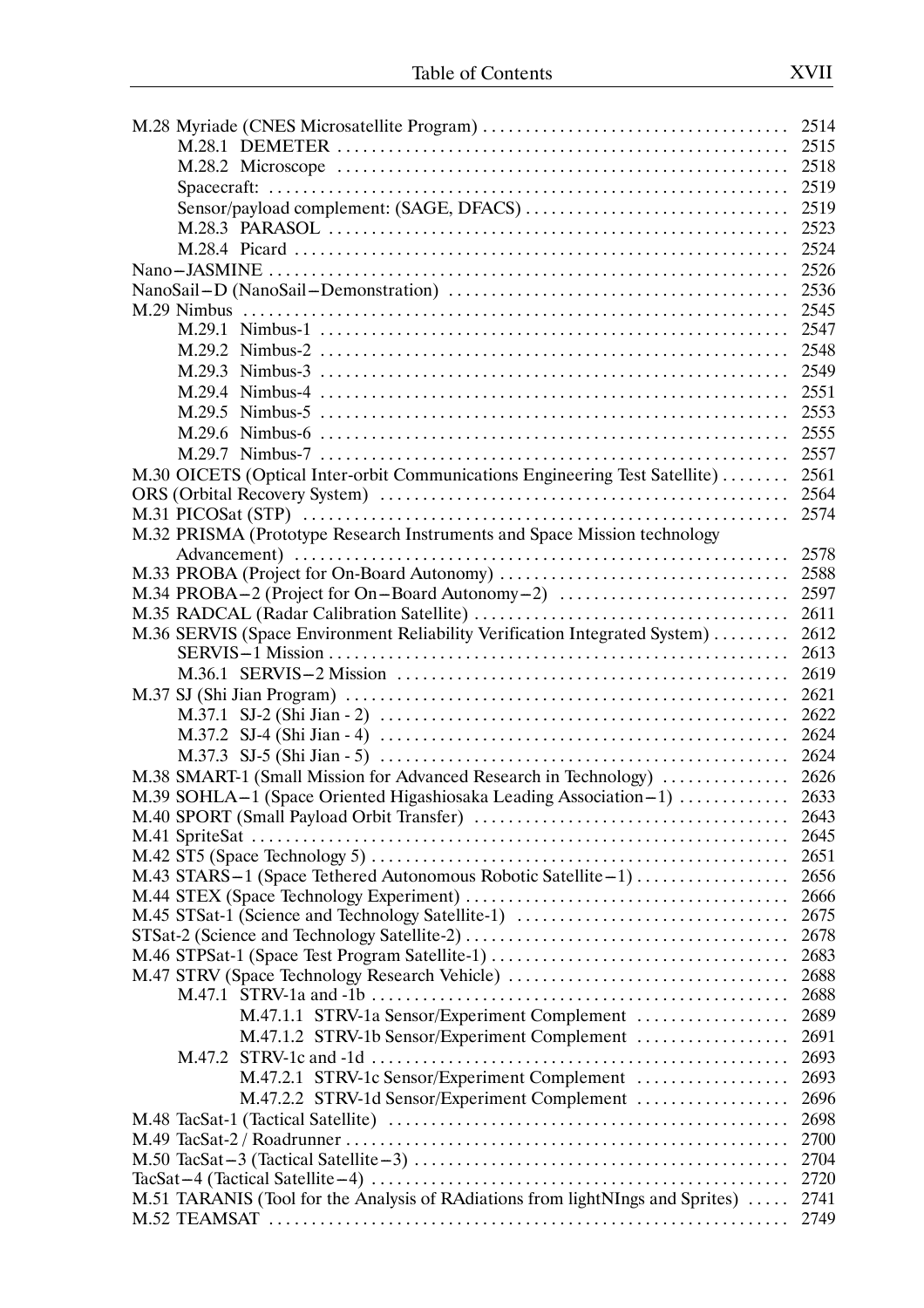|     |                                                                                         | 2752         |
|-----|-----------------------------------------------------------------------------------------|--------------|
|     | M.53.1 ASTOR (Advanced Safety Tether Operation and Reliability)                         | 2754         |
|     | M.53.2 BOLAS (Bistatic Observations with Low Altitude Satellites)                       | 2755         |
|     | M.53.3 METS (MIR Electrodynamic Tether System)                                          | 2755         |
|     |                                                                                         | 2755         |
|     |                                                                                         | 2755         |
|     | M.53.6 ProSEDS (Propulsive Small Expendable Deployer System)                            | 2756         |
|     | M.53.7 SEDS (Small Expendable Deployer System)                                          | 2756         |
|     |                                                                                         | 2757         |
|     | M.53.9 STEPS (Station Tethered Express Payload System)                                  | 2757         |
|     | M.53.10 TiPS (Tether Physics and Survivability)                                         | 2758         |
|     |                                                                                         | 2759         |
|     |                                                                                         | 2760         |
|     |                                                                                         | 2761         |
|     | M.55 TSX-5 (Tri-Service Experiments Mission 5)                                          | 2765         |
|     | M.55.1 STRV-2 (Space Technology Research Vehicle-2)                                     | 2765         |
|     | M.55.2 CEASE (Compact Environmental Anomaly Sensor Experiment)                          | 2769         |
|     | M.56 WEOS (Whale Ecology Observation Satellite)                                         | 2770         |
|     |                                                                                         | 2770         |
|     |                                                                                         | 2771         |
|     |                                                                                         |              |
|     | M.57 WINDS (Wideband InterNetworking engineering test and Demonstration Satellite) 2772 |              |
|     | M.58 X-Sat (Minisatellite Technology Demonstration Mission)                             | 2783         |
|     |                                                                                         | 2786         |
|     | M.59.1 XSS-10 (Experimental Spacecraft System-10)                                       | 2787         |
|     |                                                                                         | 2788         |
|     |                                                                                         |              |
|     | Part N University/Student-Developed Satellites & Payloads                               | 2793         |
|     |                                                                                         |              |
| N.1 |                                                                                         |              |
| N.2 |                                                                                         |              |
| N.3 | ASUSat-1 (Arizona State University Satellite 1)                                         | 2801         |
| N.4 | BeeSat (Berlin Experimental Educational Satellite)                                      | 2803         |
| N.5 | BEOSAT (Braunschweig's Earth Observation Satellite)                                     | 2806         |
| N.6 |                                                                                         | 2811         |
|     | BRITE (BRIght-star Target Explorer) Constellation / CanX-3                              | 2813         |
| N.7 | CanX-2 (Canadian Advanced Nanosatellite eXperiment-2)                                   | 2824         |
| N.8 |                                                                                         | 2828         |
| N.9 |                                                                                         | 2831         |
|     | N.9.1                                                                                   | 2832         |
|     | N.9.2                                                                                   | 2833         |
|     | N.9.3                                                                                   | 2834         |
|     | N.9.4                                                                                   | 2834         |
|     |                                                                                         | 2835         |
|     | Delfi-C3 (Triple-unit CubeSat Configuration of TU Delft)                                |              |
|     |                                                                                         | 2839         |
|     |                                                                                         | 2840         |
|     | N.12 JAWSAT (Joint Airforce Academy / Weber State University Satellite)                 | 2842         |
|     |                                                                                         | 2844<br>2847 |
|     |                                                                                         | 2848         |
|     |                                                                                         | 2850         |
|     |                                                                                         | 2852         |
|     |                                                                                         | 2853         |
|     | N.18 OPAL (Orbiting Picosat Automatic Launcher)<br>N.18.1                               | 2854         |
|     |                                                                                         |              |
|     | N.18.2                                                                                  | 2855         |
|     | N.18.3<br>N.18.4                                                                        | 2856<br>2857 |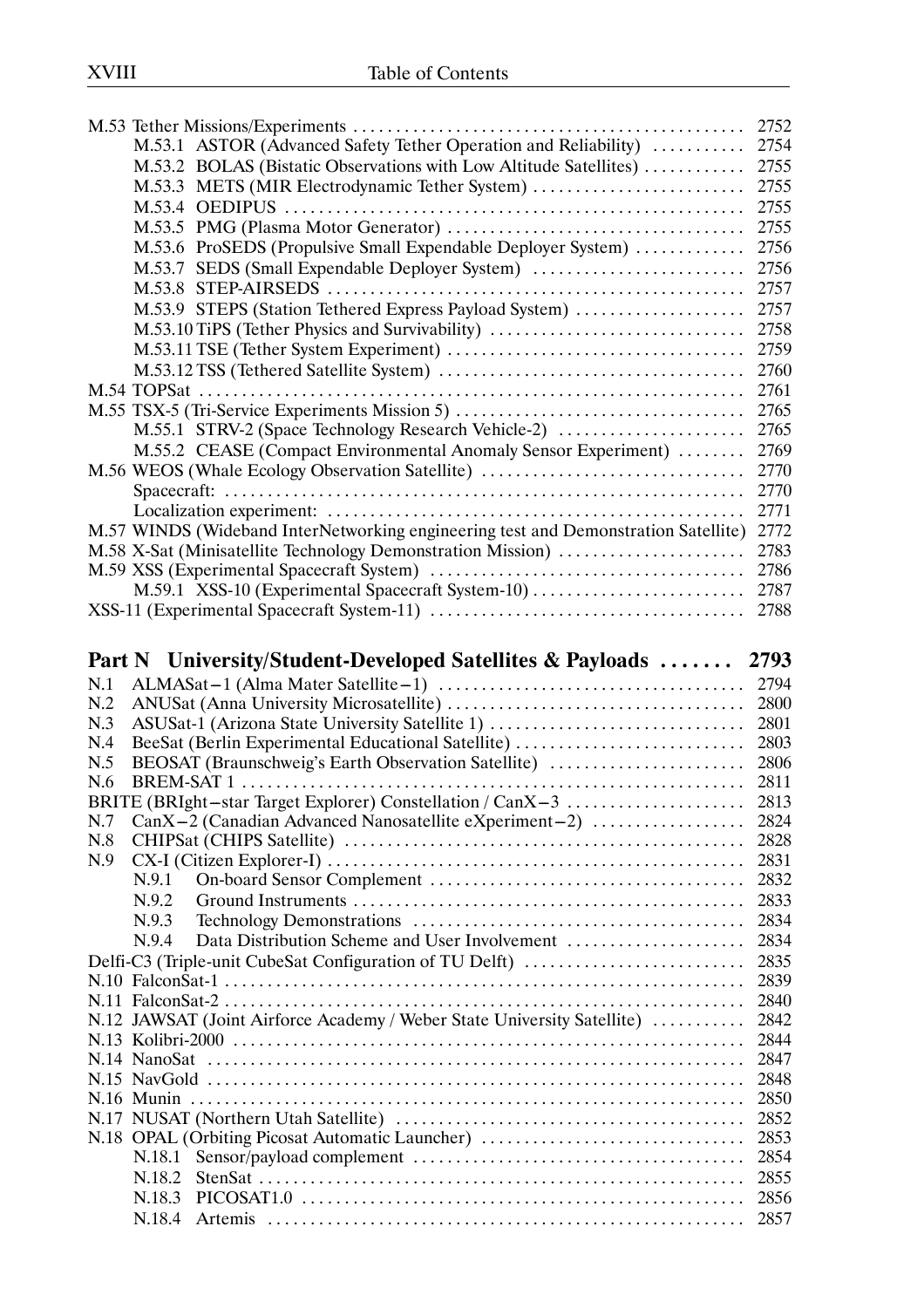|        |        |                                                                              | 2858 |
|--------|--------|------------------------------------------------------------------------------|------|
|        |        | N.20 PCSat (Prototype Communications Satellite)                              | 2859 |
|        |        | N.21 PRISM (Picosatellite for Remote-sensing and Innovative Space Missions)  | 2862 |
|        |        |                                                                              | 2866 |
|        |        | N.22 SAPPHIRE (Stanford AudioPhonic Photographic IR Experiment)              | 2875 |
|        |        | N.23 SEDSAT-1 (Students for the Exploration & Development of Space)          | 2877 |
|        |        |                                                                              | 2879 |
|        |        | N.25 STARSHINE (Student-Tracked Atmospheric Research Satellite for Heuristic |      |
|        |        |                                                                              | 2879 |
|        | N.25.1 |                                                                              | 2879 |
|        | N.25.2 |                                                                              | 2881 |
|        |        |                                                                              |      |
|        | N.25.3 |                                                                              | 2881 |
|        |        | N.26 STEDI (Student Explorer Demonstration Initiative)                       | 2883 |
|        | N.26.1 |                                                                              | 2883 |
|        | N.26.2 |                                                                              | 2886 |
|        |        | N.26.3 CATSAT (Cooperative Astrophysical and Technology Satellite)           | 2889 |
|        |        | N.27 SUNSAT (Stellenbosch University Satellite)                              | 2891 |
|        |        | N.28 SURFSAT (Summer Undergraduate Research Fellowship Satellite)            | 2894 |
|        |        |                                                                              | 2895 |
|        |        |                                                                              | 2905 |
|        |        | N.31 TUBSAT (Technical University of Berlin Satellite)                       | 2908 |
|        | N.31.1 |                                                                              | 2908 |
|        |        |                                                                              | 2909 |
|        | N.31.3 | TUBSAT-N (Technical University of Berlin Satellite-Nano)                     | 2909 |
|        | N.31.4 |                                                                              | 2911 |
|        | N.31.5 |                                                                              | 2913 |
|        |        |                                                                              | 2914 |
|        |        |                                                                              | 2915 |
|        |        |                                                                              |      |
|        |        |                                                                              | 2917 |
|        |        | N.34 UWE-1 (Universität Würzburg's Experimentalsatellit-1)                   | 2919 |
|        |        | N.35 UWE-2 (University of Würzburg Experimentalsatellit-2)                   | 2923 |
|        |        |                                                                              | 2923 |
|        |        |                                                                              | 2928 |
|        |        | N.37 CubeSat Program (A first attempt for a Picosatellite Standard)          | 2930 |
|        |        |                                                                              | 2932 |
|        | N.37.2 | CanX-1 (Canadian Advanced Nanospace Experiments-1)                           | 2933 |
|        | N.37.3 | CUTE-I (Cubical TI-Tech Engineering satellite-I)                             | 2934 |
|        | N.37.4 | DTUSat (Technical University of Denmark Satellite)                           | 2935 |
|        |        | N.38 CUTE-1.7 (Cubical Tokyo Tech Engineering Satellite-1.7)                 | 2936 |
|        | N.38.1 |                                                                              | 2938 |
|        | N.38.2 |                                                                              | 2939 |
|        |        |                                                                              |      |
|        |        |                                                                              |      |
| Part O |        | Reference Data and Definitions                                               | 2941 |
| O.1    |        |                                                                              | 2942 |
|        | O.1.1  | Remote Sensing across the Electromagnetic Spectrum                           | 2942 |
|        | O.1.2  | Types and Classes of Remote Sensors and Sensing Data                         | 2943 |
| O.2    |        | Some Aspects of Radiometric Instrument Calibration                           | 2947 |
|        | O.2.1  |                                                                              | 2949 |
|        | O.2.2  | Correction/Calibration Methods for Sensor Data                               | 2951 |
|        | O.2.3  |                                                                              | 2952 |
| O.3    |        |                                                                              | 2953 |
|        | O.3.1  |                                                                              | 2953 |
|        | O.3.2  |                                                                              | 2954 |
|        |        |                                                                              |      |
|        | O.3.3  |                                                                              | 2955 |
|        | O.3.4  |                                                                              | 2956 |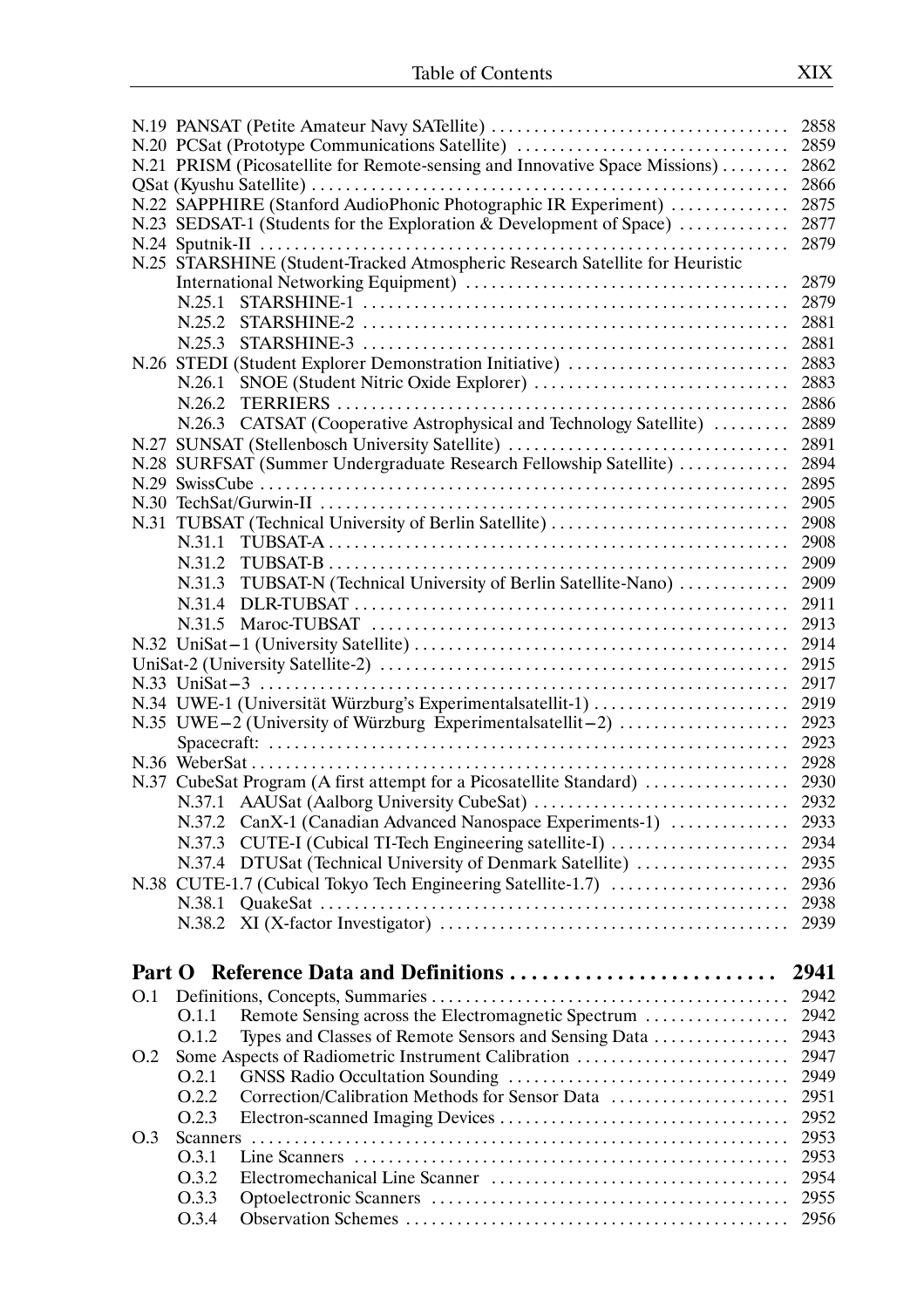|     |        | O.3.4.1 |                                                          |      |
|-----|--------|---------|----------------------------------------------------------|------|
|     |        | O.3.4.2 |                                                          |      |
|     |        | O.3.4.3 |                                                          |      |
|     | 0.3.5  |         |                                                          | 2959 |
|     | O.3.6  |         |                                                          |      |
| O.4 |        |         |                                                          | 2962 |
|     | O.4.1  |         |                                                          | 2962 |
|     | O.4.2  |         |                                                          |      |
|     |        | O.4.2.1 |                                                          | 2973 |
|     |        | O.4.2.2 |                                                          | 2976 |
|     |        | O.4.2.3 |                                                          | 2977 |
|     | O.4.3  |         |                                                          | 2978 |
|     |        | O.4.3.1 | Detector Arrays and Focal Plane Assemblies (FPAs)        | 2980 |
|     |        | O.4.3.2 | Overview of spaceborne sensors with infrared bolometer   |      |
|     |        |         |                                                          | 2981 |
|     |        | O.4.3.3 | UFPA (Uncooled Focal Plane Array) Infrared Detectors     | 2982 |
|     |        | O.4.3.4 |                                                          | 2983 |
|     |        | O.4.3.5 | BST (Barium, Strontium and Titanate) Infrared Detectors  | 2984 |
|     | O.4.4  |         |                                                          | 2985 |
|     | O.4.5  |         |                                                          | 2986 |
|     | O.4.6  |         | Resolution (for Visible and Infrared Imagery)            | 2989 |
|     | O.4.7  |         |                                                          | 2990 |
| O.5 |        |         |                                                          | 2991 |
|     | O.5.1  |         |                                                          | 2991 |
|     | O.5.2  |         |                                                          | 2992 |
|     | O.5.3  |         | Hybrid Cryogenic System: CSE (Cryo System Experiment)    | 2992 |
|     | O.5.4  |         |                                                          | 2993 |
| O.6 |        |         |                                                          | 2994 |
|     | O.6.1  |         | Imaging Fourier Transform Spectrometer (IFTS)            | 2996 |
|     | O.6.2  |         | Spatially Modulated Interferometer Concept               | 2998 |
|     | O.6.3  |         | Spatial Heterodyne Spectroscopy (SHS)                    | 3002 |
| O.7 |        |         |                                                          | 3004 |
|     | O.7.1  |         |                                                          | 3007 |
|     | 0.7.2  |         |                                                          | 3010 |
| O.8 |        |         |                                                          | 3010 |
|     | O.8.1  |         |                                                          | 3011 |
|     | O.8.2  |         |                                                          | 3013 |
|     | O.8.3  |         |                                                          | 3015 |
|     | O.8.4  |         |                                                          | 3016 |
|     | O.8.5  |         | Looks, Speckles and Radiometric Resolution of SAR Images | 3017 |
|     | O.8.6  |         |                                                          | 3017 |
|     |        | O.8.6.1 |                                                          | 3017 |
|     |        | O.8.6.2 | Differential Absorption Lidar (DIAL)                     | 3018 |
|     |        | O.8.6.3 |                                                          | 3018 |
|     |        | O.8.6.4 |                                                          | 3018 |
|     |        | O.8.6.5 |                                                          | 3019 |
|     |        | O.8.6.6 |                                                          | 3020 |
| O.9 |        |         |                                                          | 3022 |
|     | O.9.1  |         |                                                          | 3025 |
|     | O.9.2  |         |                                                          | 3027 |
|     | O.9.3  |         |                                                          | 3028 |
|     |        |         | O.10 Orbital Concepts and Terminology in Remote Sensing  | 3029 |
|     | O.10.1 |         |                                                          | 3031 |
|     | O.10.2 |         |                                                          | 3032 |
|     |        |         |                                                          |      |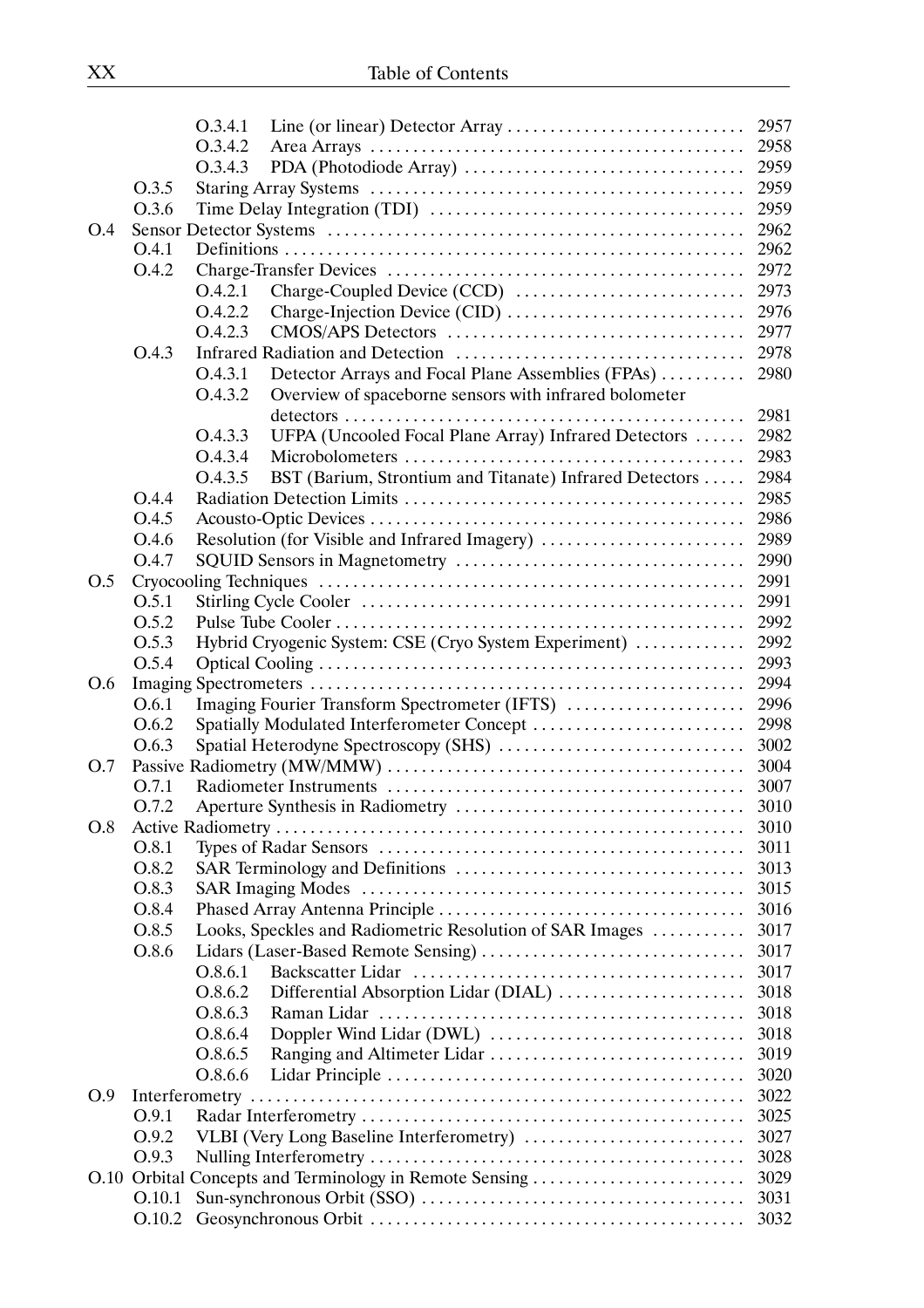|                 | O.10.3                                                                                                   | 3034         |
|-----------------|----------------------------------------------------------------------------------------------------------|--------------|
|                 | O.10.4                                                                                                   | 3035         |
|                 | O.10.5                                                                                                   | 3036         |
|                 |                                                                                                          | 3036         |
|                 | O.10.7                                                                                                   | 3037         |
|                 | Bistatic Orbits for Spaceborne SAR Interferometry<br>O.10.8                                              | 3037         |
|                 | O.10.8.1 The Interferometric Cartwheel Configuration                                                     | 3037         |
|                 |                                                                                                          | 3041         |
|                 | O.10.8.3 Combi Orbit Configuration (Cartwheel+Pendulum)                                                  | 3042         |
|                 | O.10.9                                                                                                   | 3042         |
|                 |                                                                                                          | 3042         |
|                 |                                                                                                          | 3043         |
|                 |                                                                                                          | 3046         |
|                 |                                                                                                          | 3049         |
|                 |                                                                                                          | 3050         |
|                 |                                                                                                          | 3050         |
|                 |                                                                                                          | 3050         |
|                 |                                                                                                          | 3051         |
|                 |                                                                                                          | 3052         |
|                 |                                                                                                          | 3053         |
|                 | O.13 On-board Payload Concepts and Technologies                                                          | 3060         |
|                 |                                                                                                          | 3060         |
|                 | Introduction of on-board payload processing functions<br>O.13.2                                          | 3061         |
|                 | O.13.3                                                                                                   | 3066         |
|                 |                                                                                                          | 3067         |
|                 |                                                                                                          | 3069         |
|                 | O.15 Committee on Earth Observation Satellites - CEOS                                                    | 3072         |
|                 |                                                                                                          |              |
|                 |                                                                                                          |              |
|                 |                                                                                                          | 3074         |
|                 | O.17 Solar Wind and the Magnetosphere - An Introduction                                                  | 3079         |
|                 |                                                                                                          | 3083         |
|                 |                                                                                                          |              |
|                 |                                                                                                          |              |
|                 | Appendix B Acronyms and Abbreviations  3203                                                              |              |
|                 |                                                                                                          |              |
|                 |                                                                                                          |              |
|                 |                                                                                                          |              |
|                 |                                                                                                          |              |
|                 |                                                                                                          |              |
|                 |                                                                                                          |              |
| Part P          | Survey of Airborne Sensors                                                                               | 3373         |
| P.1             | AAHIS (Advanced Airborne Hyperspectral Imaging Spectrometer)                                             | 3375         |
| P <sub>12</sub> | AAMAS (Aircraft-borne Automatic Mass Spectrometer)                                                       | 3376         |
|                 | TQMS (Triple Quadrupole Mass Spectrometer)<br>P.2.1                                                      | 3377         |
| P.3             |                                                                                                          | 3378         |
| P.4             |                                                                                                          | 3380         |
| P.5             |                                                                                                          | 3380         |
| P.6             |                                                                                                          | 3382         |
| P.7             | AHSTRA (Airborne Heterodyne Spectrometer THz Astronomy)                                                  | 3382         |
| P.8             | AIMR (Airborne Imaging Microwave Radiometer)                                                             | 3383         |
| P.9             | AIMS-1000 (Airborne Imaging Mapping and Surveillance System)                                             | 3384         |
| P.10            |                                                                                                          | 3384         |
| P.11<br>P.12    | AIRDAS (Airborne Disaster Assessment System)<br>AirMISR (Airborne Multi-angle Imaging SpectroRadiometer) | 3385<br>3386 |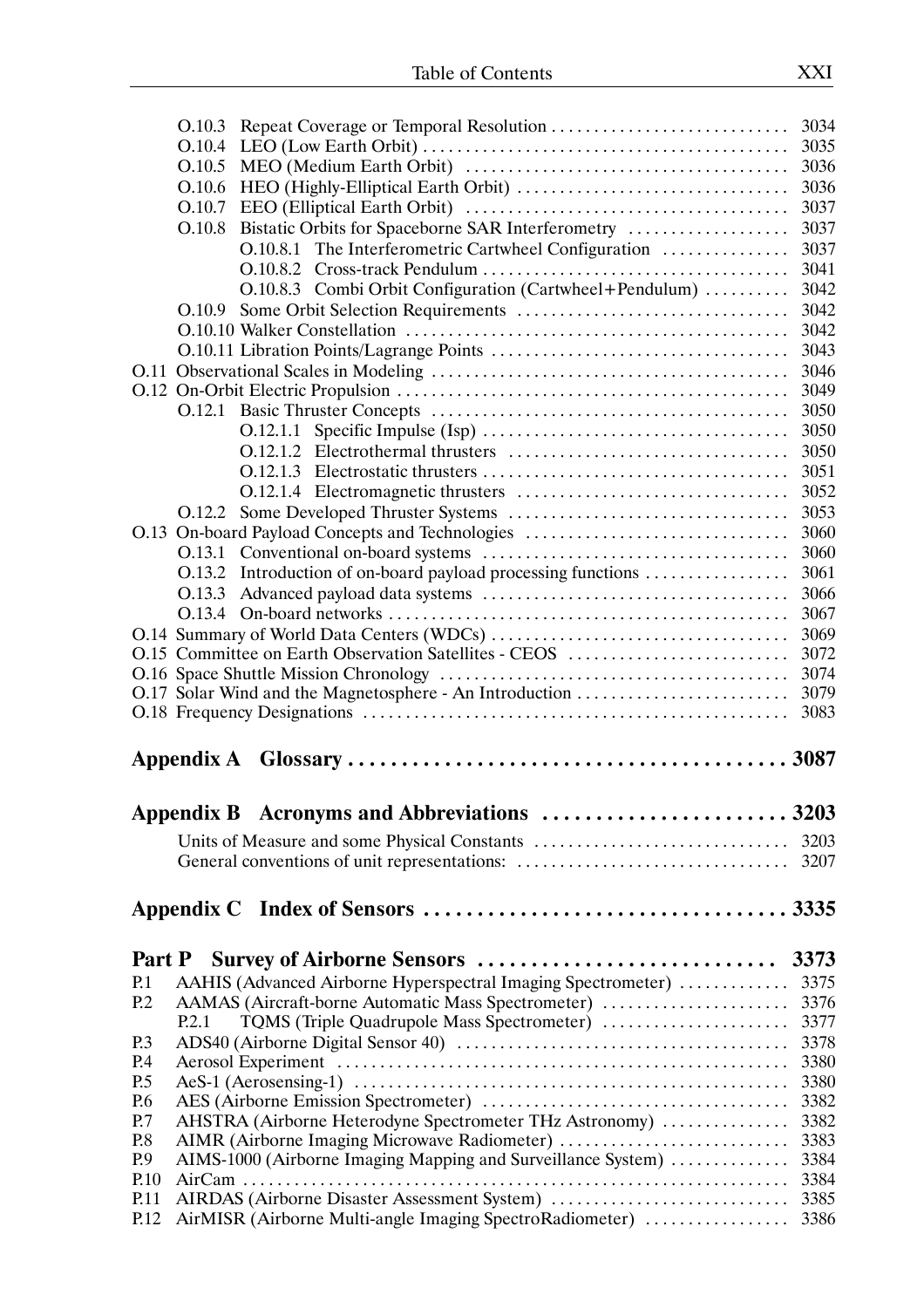|              |                                                                                  | 3387 |
|--------------|----------------------------------------------------------------------------------|------|
|              | TOPSAR (Interferometric Radar Topographic Mapping Instrument)  3389<br>P.13.1    |      |
| P.14         |                                                                                  | 3391 |
| P.15         | AISA (Airborne Imaging Spectrometer for different Applications)                  | 3391 |
| P.16         |                                                                                  | 3393 |
| P.17         |                                                                                  |      |
| P.18         | ALIAS (Aircraft Laser Infrared Absorption Spectrometer)                          | 3396 |
|              |                                                                                  |      |
|              | P.18.2                                                                           |      |
| P.19         |                                                                                  |      |
| P.20         |                                                                                  |      |
| P.21         |                                                                                  |      |
| P.22         |                                                                                  | 3399 |
| P.23         | AMPR (Advanced Microwave Precipitation Radiometer)                               | 3399 |
| P.24         |                                                                                  |      |
|              | P.24.1                                                                           | 3401 |
|              | P.24.2                                                                           | 3401 |
|              | P.24.3                                                                           |      |
|              | P.24.4                                                                           |      |
|              | P.24.5                                                                           |      |
|              | CASI (Compact Airborne Spectrographic Imager)<br>P.24.6                          | 3403 |
|              | P.24.7                                                                           | 3403 |
|              | P.24.8                                                                           |      |
|              | P.24.9<br>AC-ITMS (Air Concentrator-Ion Trap Mass Spectrometer)  3404            |      |
|              | P.24.10                                                                          | 3404 |
|              |                                                                                  | 3404 |
|              |                                                                                  |      |
|              | P.24.12 R-TARAC (Real-Time Airborne Radionuclide Analyzer and Collector)  3405   |      |
| P.25         | AMSOS (Airborne Millimeter & Submillimeter-wave Observing System)                | 3405 |
| P.26         | AMSS MK-II (Airborne Multi-Spectral Scanner)                                     | 3406 |
| P.27<br>P.28 |                                                                                  |      |
| P.29         |                                                                                  | 3408 |
|              | SAFIRE-A (Spectroscopy of the Atmosphere w. FIR Emission - Airborne)<br>P.29.1   | 3409 |
|              | ARIAS (Airborne Remote-Sensing & In-Situ Aerosol Measuring System)               | 3410 |
|              | P.29.2                                                                           |      |
|              | P.29.3 GASCOD (Gas Absorption Spectrometer Correlating Optical Differences) 3412 |      |
|              | P.29.4                                                                           |      |
|              | P.29.5                                                                           | 3413 |
|              | P.29.6                                                                           | 3414 |
|              | FLASH (Fluorescent Airborne Stratospheric Hygrometer)<br>P.29.7                  | 3414 |
|              | P.29.8<br>ACH (Aircraft Condensation Hygrometer)                                 | 3415 |
|              | ACAP (Airborne Counter of Aerosol Particles)<br>P.29.9                           | 3416 |
|              |                                                                                  | 3416 |
|              | P.29.11 COPAS (Condensation Particle Detection System)                           | 3417 |
| P.30         |                                                                                  | 3418 |
| P.31         | APMIR (Airborne Polarimetric Microwave Imaging Radiometer)                       | 3420 |
| P.32         |                                                                                  | 3421 |
| P.33         | ARGUS (Two-Channel Atmospheric Tracer Instrument)                                | 3424 |
| P.34         |                                                                                  | 3426 |
| P.35         |                                                                                  | 3427 |
| P.36         | ASAS (Advanced Solid-State Array Spectroradiometer)                              | 3428 |
| P.37         | ASIRAS (Airborne SAR/Interferometric Radar System)                               | 3429 |
| P.38         | ATHOS (Airborne Tropospheric Hydrogen Oxide Sensor)                              | 3438 |
| P.39         | ATLAS (Airborne Tunable Laser Absorption Spectrometer)                           | 3439 |
| P.40         | ATLAS (Airborne Terrestrial Applications Scanner)                                | 3440 |
| P.41         | Atmospheric Measurements on Commercial Airline Flights                           | 3442 |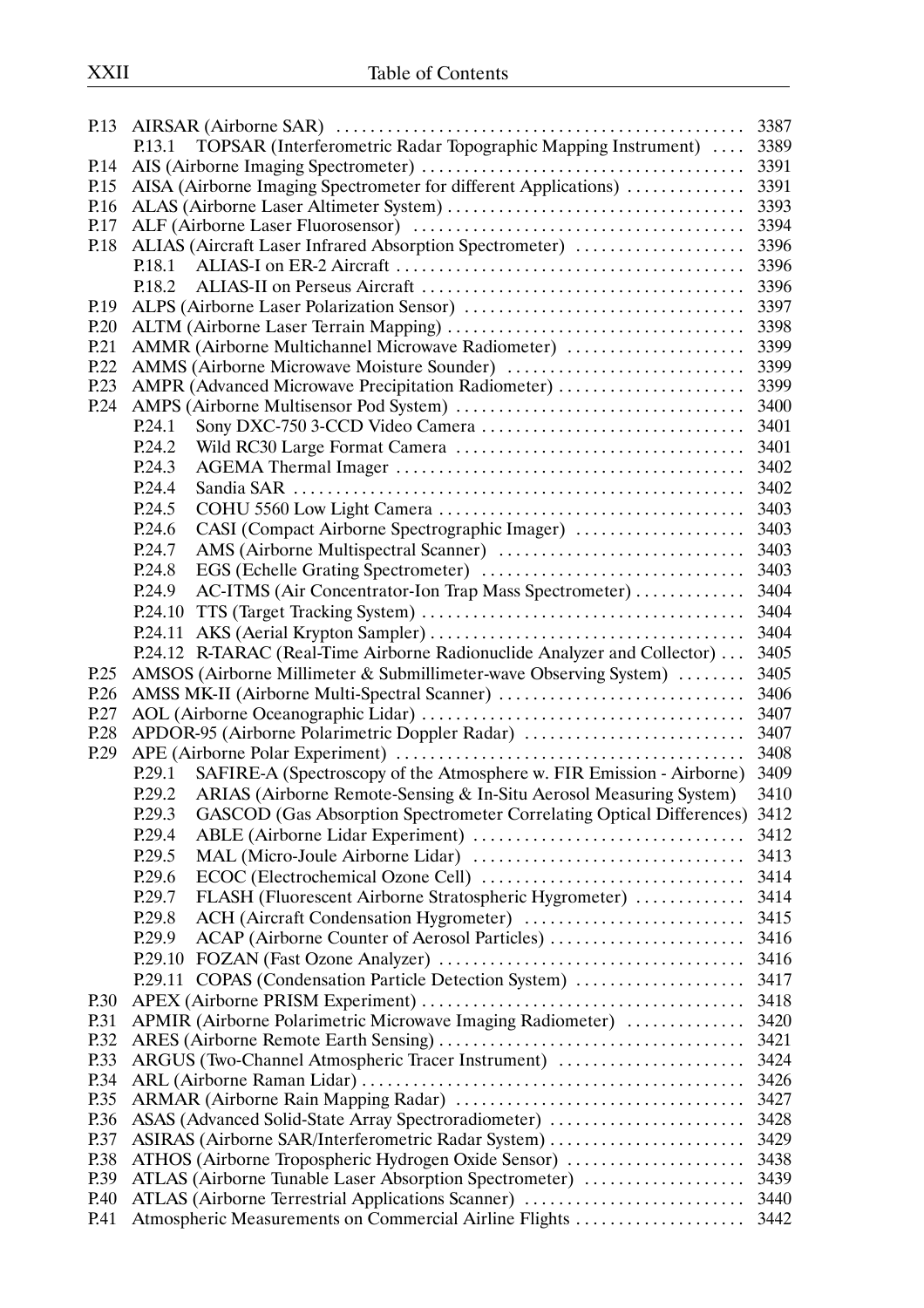|      | P.41.1           | MOZAIC (Measurement of Ozone by Airbus In-Service Aircraft)  3442 |              |
|------|------------------|-------------------------------------------------------------------|--------------|
|      | P.41.2           |                                                                   | 3443         |
|      | P.41.3           |                                                                   |              |
|      | P.41.4           |                                                                   | 3446         |
| P.42 |                  |                                                                   | 3448         |
|      | P.42.1           | ScaLARS-2 (Scanning Laser Altitude and Reflectance Sensor)        | 3449         |
| P.43 |                  | AVIRIS (Airborne Visible/Infrared Imaging Spectrometer)           | 3450         |
| P.44 |                  |                                                                   | 3453         |
|      | P.44.1           |                                                                   | 3454         |
|      |                  |                                                                   |              |
| P.45 |                  |                                                                   | 3455         |
| P.46 |                  |                                                                   | 3458         |
| P.47 |                  |                                                                   | 3459         |
| P.48 |                  | CAMS (Calibrated Airborne Multispectral Scanner)                  | 3460         |
| P.49 |                  |                                                                   | 3460         |
| P.50 |                  |                                                                   | 3462         |
| P.51 |                  | CASI (Compact Airborne Spectrographic Imager)                     | 3465         |
| P.52 |                  | CASI-2 (Compact Airborne Spectrographic Imager - 2)               | 3466         |
| P.53 |                  |                                                                   | 3467         |
| P.54 |                  |                                                                   | 3469         |
|      | P.54.1           |                                                                   | 3469         |
|      | P.54.2           |                                                                   | 3470         |
|      | P.54.3           | TIMS (Thermal Imaging Multispectral Scanner)                      | 3470         |
|      | P.54.4           |                                                                   | 3470         |
|      | P.54.5           | MAIS (Modular Airborne Imaging Spectrometer)                      | 3470         |
|      | P.54.6           |                                                                   | 3471         |
| P.55 |                  |                                                                   | 3472         |
| P.56 |                  | CHRISS (Compact High Resolution Imaging Spectrograph Sensor)      | 3473         |
| P.57 |                  |                                                                   | 3474         |
| P.58 |                  |                                                                   |              |
| P.59 |                  |                                                                   |              |
| P.60 |                  | C-STAR (Conically-Scanning Two-Look Airborne Radiometer)          | 3477         |
| P.61 |                  |                                                                   | 3478         |
| P.62 |                  |                                                                   |              |
| P.63 |                  |                                                                   |              |
| P.64 |                  |                                                                   |              |
|      | P.64.1           |                                                                   |              |
|      | P.64.2           |                                                                   | 3484         |
|      | P.64.3           | Analog and Digital Bispectral/Multispectral Instruments           | 3486         |
|      | P.64.4           | AOCI (Airborne Ocean Color Imager Spectrometer)                   | 3487         |
|      | P.64.5           |                                                                   | 3488         |
|      | P.64.6           | TIMS (Thermal Infrared Multispectral Scanner)                     | 3489         |
|      | P.64.7           |                                                                   | 3490         |
|      | P.64.8           | MIVIS (Multispectral Infrared and Visible Spectrometer)           | 3490         |
|      | P.64.9           |                                                                   | 3491         |
|      |                  |                                                                   |              |
|      | P.64.10          |                                                                   | 3492         |
|      |                  |                                                                   | 3493         |
| P.65 |                  | DARMS (Digital Aerial Right-of-Way Monitoring System)             | 3494         |
| P.66 |                  |                                                                   | 3494         |
| P.67 |                  |                                                                   | 3495         |
| P.68 |                  |                                                                   | 3498         |
| P.69 |                  | DOAS (Differential Optical Absorption Spectroscopy)               | 3499         |
| P.70 |                  |                                                                   | 3499<br>3500 |
|      | P.70.1<br>P.70.2 | MPIR (Multispectral Pushbroom Imaging Radiometer)                 | 3500         |
|      |                  |                                                                   |              |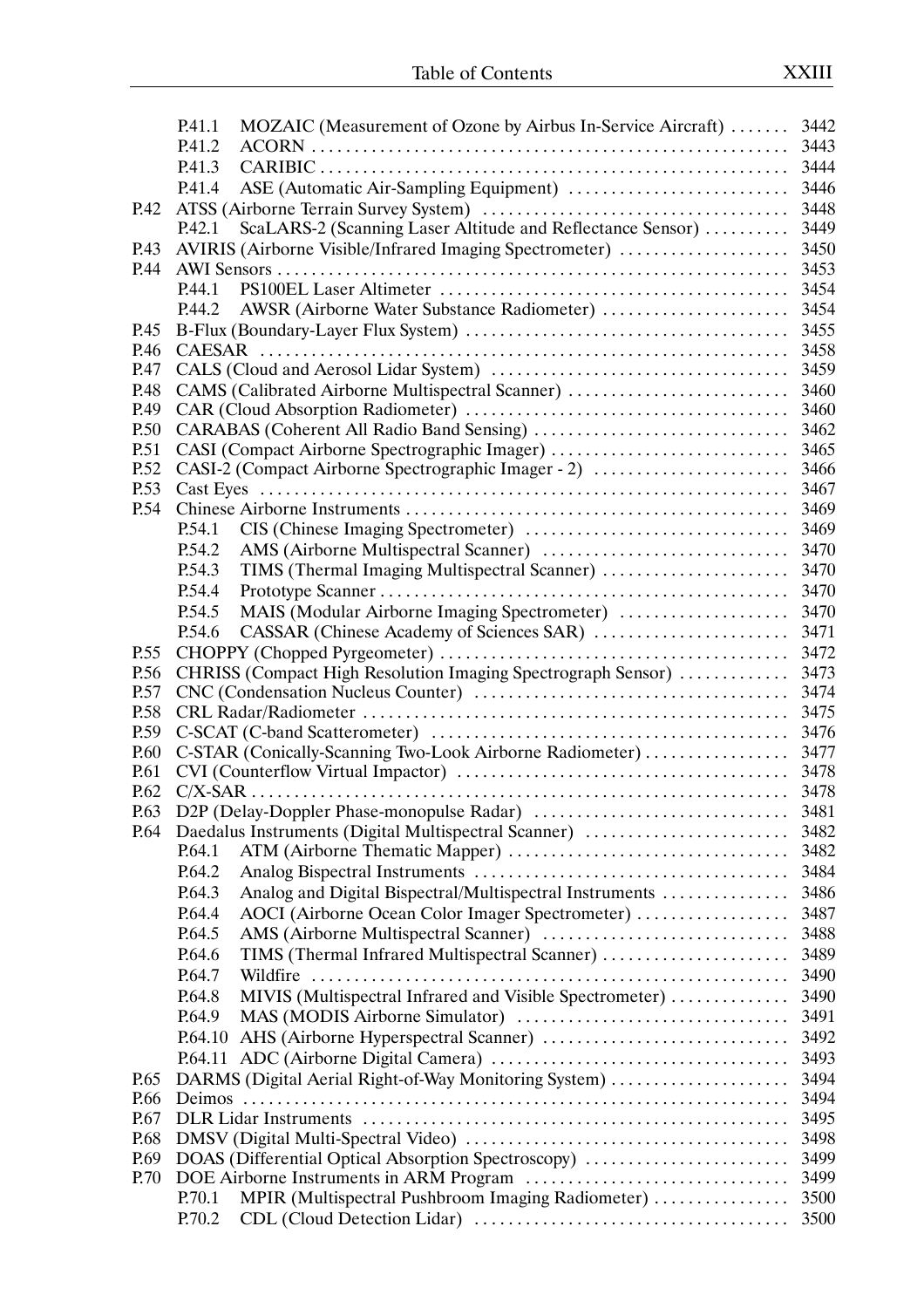|      | P.70.3 HONER (Hemispherical Optimized Net-flux Radiometer)  3501           |      |
|------|----------------------------------------------------------------------------|------|
|      | UAV-AERI (UAV Atmospheric Emitted Radiance Interferometer)  3502<br>P.70.4 |      |
| P.71 |                                                                            |      |
| P.72 |                                                                            |      |
| P.73 |                                                                            |      |
| P.74 |                                                                            |      |
| P.75 |                                                                            |      |
| P.76 |                                                                            |      |
| P.77 |                                                                            |      |
| P.78 |                                                                            |      |
| P.79 |                                                                            |      |
| P.80 |                                                                            |      |
| P.81 |                                                                            |      |
| P.82 |                                                                            |      |
| P.83 |                                                                            |      |
|      | P.83.1                                                                     |      |
|      | P.83.2                                                                     |      |
|      | P.83.3                                                                     |      |
|      | P.83.4                                                                     |      |
|      | IFSARE (Interferometric SAR for digital terrain elevation data)<br>P.83.5  | 3526 |
| P.84 | EROS Digital Imagery and Photographic Products                             | 3528 |
|      | Airborne Science and Applications Program (ASAP)<br>P.84.1                 | 3529 |
| P.85 |                                                                            |      |
| P.86 |                                                                            |      |
| P.87 |                                                                            |      |
| P.88 | ESTAR (Electronically Steered Thinned Array Radiometer)                    | 3532 |
| P.89 |                                                                            | 3534 |
| P.90 |                                                                            |      |
| P.91 |                                                                            |      |
| P.92 |                                                                            |      |
| P.93 |                                                                            |      |
| P.94 |                                                                            |      |
| P.95 |                                                                            |      |
| P.96 |                                                                            |      |
|      |                                                                            |      |
| P.97 | FTVHSI (Fourier Transform Visible Hyperspectral Imager)                    | 3551 |
| P.98 |                                                                            | 3552 |
| P.99 |                                                                            | 3553 |
|      | P.99.1                                                                     | 3553 |
|      | DAIS-2815 (Digital Airborne Imaging Spectrometer)<br>P.99.2                | 3554 |
|      | DAIS-7915 (Digital Airborne Imaging Spectrometer)<br>P.99.3                | 3555 |
|      | DAIS-16115 (Digital Airborne Imaging Spectrometer)<br>P.99.4               | 3556 |
|      |                                                                            |      |
|      | P.99.5                                                                     | 3556 |
|      | DAIS-3715 (Digital Airborne Imaging Spectrometer)<br>P.99.6                | 3557 |
|      | P.100 GIFS (Geostationary Imaging Fabry–Perot Spectrometer)                | 3557 |
|      | P.101 GRASS (Gonio Radiometric Spectrometer System)                        | 3566 |
|      | P.102 Harvard Atmospheric Chemistry Instruments                            | 3571 |
|      |                                                                            | 3571 |
|      |                                                                            | 3572 |
|      |                                                                            | 3572 |
|      |                                                                            | 3573 |
|      | P.102.5                                                                    | 3573 |
|      |                                                                            | 3573 |
|      |                                                                            | 3574 |
|      |                                                                            |      |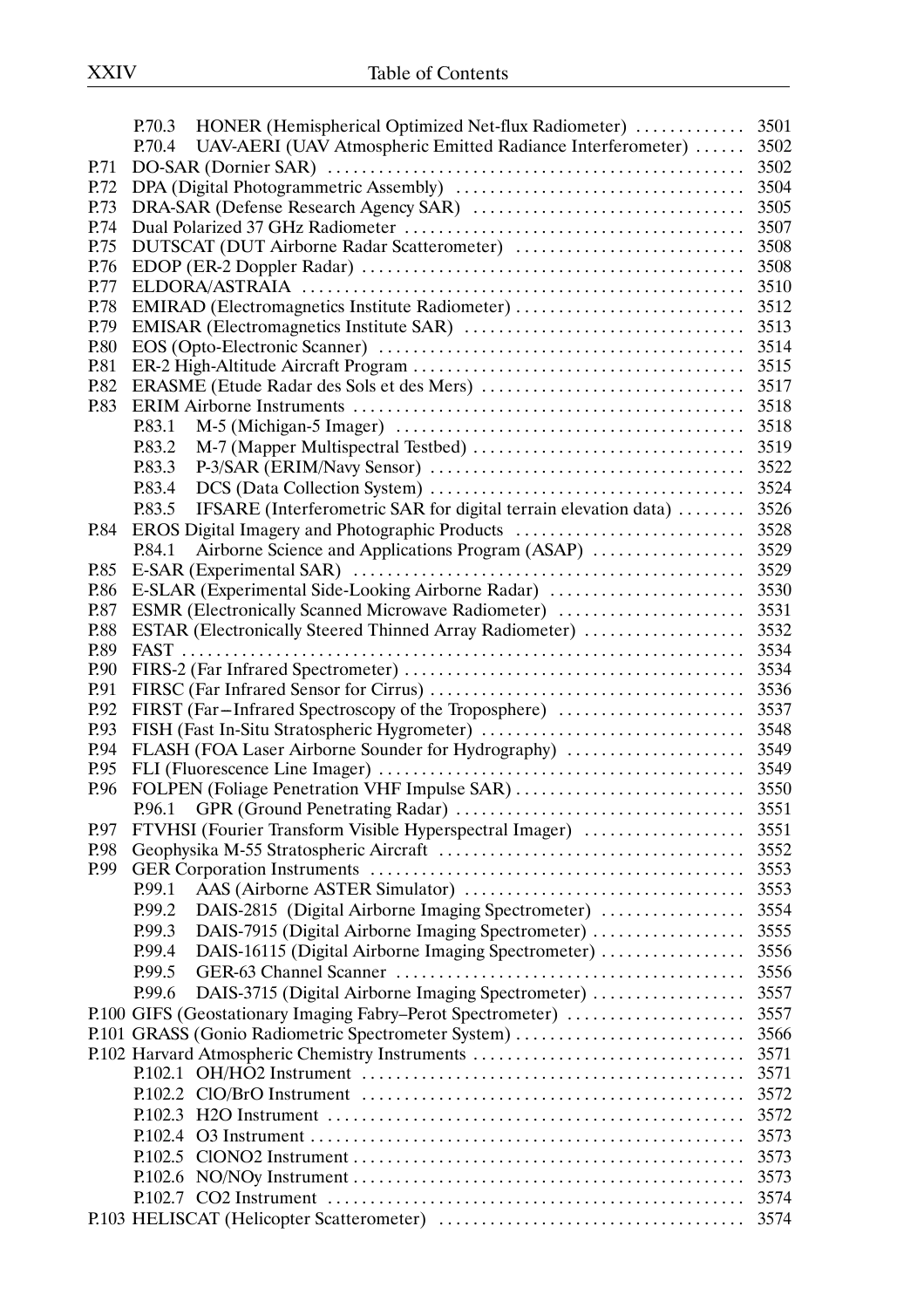| P.105 HIWRAP (High-Altitude Imaging Wind and Rain Airborne Profiler)<br>3577  |      |  |  |  |  |
|-------------------------------------------------------------------------------|------|--|--|--|--|
|                                                                               | 3587 |  |  |  |  |
| P.106.1 HRSC-A (High-Resolution Stereo Camera - Airborne)                     | 3588 |  |  |  |  |
| P.106.2 HRSC-A/ (High-Resolution Stereo Camera - Airborne/)                   | 3589 |  |  |  |  |
| P.107 HUT (Helsinki University of Technology) Instruments                     | 3589 |  |  |  |  |
| P.107.1 HUTRAD (Helsinki University of Technology Radiometer)                 | 3590 |  |  |  |  |
|                                                                               | 3590 |  |  |  |  |
|                                                                               | 3591 |  |  |  |  |
| P.107.2 HUTSCAT (Helsinki University of Technology Scatterometer)             | 3591 |  |  |  |  |
| P.107.3 HUTSLAR (HUT Side-Looking Airborne Radar)                             | 3592 |  |  |  |  |
|                                                                               | 3593 |  |  |  |  |
| P.108 HYDICE (Hyperspectral Digital Imagery Collection Experiment)            | 3594 |  |  |  |  |
|                                                                               | 3596 |  |  |  |  |
|                                                                               | 3597 |  |  |  |  |
|                                                                               | 3599 |  |  |  |  |
| P.111.1 NIT (Side-looking Airborne Real Aperture Radar)                       | 3599 |  |  |  |  |
|                                                                               | 3599 |  |  |  |  |
|                                                                               | 3600 |  |  |  |  |
| P.111.3 NAMR (Nadir-looking Airborne Multichannel Radiometer)                 |      |  |  |  |  |
|                                                                               | 3600 |  |  |  |  |
|                                                                               | 3600 |  |  |  |  |
| P.111.6 K-band Dual-frequency Atmospheric Radiometer                          | 3601 |  |  |  |  |
| P.111.7 Multipolarization K- and Ka-band Polarimeters                         | 3601 |  |  |  |  |
| P.112 INGARA (Australian Airborne Imaging Radar System)                       | 3602 |  |  |  |  |
|                                                                               | 3603 |  |  |  |  |
| P.114 Japanese Airborne Sensors in the TRMM/ADEOS-II Programs                 | 3604 |  |  |  |  |
|                                                                               | 3604 |  |  |  |  |
| P.114.2 AMSS (Advanced MultiSpectral Scanner)                                 | 3605 |  |  |  |  |
| P.114.3 CAMPR (CRL Airborne Multiparameter Precipitation Radar)               | 3606 |  |  |  |  |
|                                                                               | 3607 |  |  |  |  |
|                                                                               | 3608 |  |  |  |  |
| P.117 LASAL (Large Aperture Scanning Airborne Lidar)<br>3608                  |      |  |  |  |  |
| P.118 LASE (Lidar Atmospheric Sensing Experiment)<br>3609                     |      |  |  |  |  |
| P.119 LEAF (Laser Environmental Airborne Fluorosensor)<br>3610                |      |  |  |  |  |
|                                                                               | 3611 |  |  |  |  |
|                                                                               | 3612 |  |  |  |  |
|                                                                               | 3614 |  |  |  |  |
|                                                                               | 3615 |  |  |  |  |
|                                                                               | 3616 |  |  |  |  |
| P.125 MACAWS (Multi-Center Airborne Coherent Atmospheric Wind Sensor)         | 3618 |  |  |  |  |
| P.126 MAMS (Multispectral Atmospheric Mapping Sensor)                         | 3619 |  |  |  |  |
| P.127 MARA (Multimode Airborne Radar Altimeter)                               | 3620 |  |  |  |  |
| P.128 MARSCHALS (Millimeter-Wave Airborne Receiver for Spectroscopic          |      |  |  |  |  |
| Characterization of Atmospheric Limb Sounding)                                | 3622 |  |  |  |  |
| P.129 MARSS (Microwave Airborne Radiometer Scanning System)                   | 3629 |  |  |  |  |
| P.130 MASP (Multiangle Aerosol Spectrometer Probe)                            | 3630 |  |  |  |  |
| P.131 MASTER (MODIS/ASTER Airborne Simulator)                                 | 3631 |  |  |  |  |
|                                                                               | 3633 |  |  |  |  |
| P.133 MEIS (Multi-detector Electro-optical Imaging Sensor)                    | 3634 |  |  |  |  |
| P.134 MERES (Multifrequency Radiometer for Remote Sensing of the Sea Surface) | 3635 |  |  |  |  |
| P.135 MIPAS (Michelson Interferometer for Passive Atmospheric Sounding)       | 3636 |  |  |  |  |
|                                                                               | 3637 |  |  |  |  |
|                                                                               | 3637 |  |  |  |  |
|                                                                               | 3638 |  |  |  |  |
|                                                                               | 3639 |  |  |  |  |
|                                                                               |      |  |  |  |  |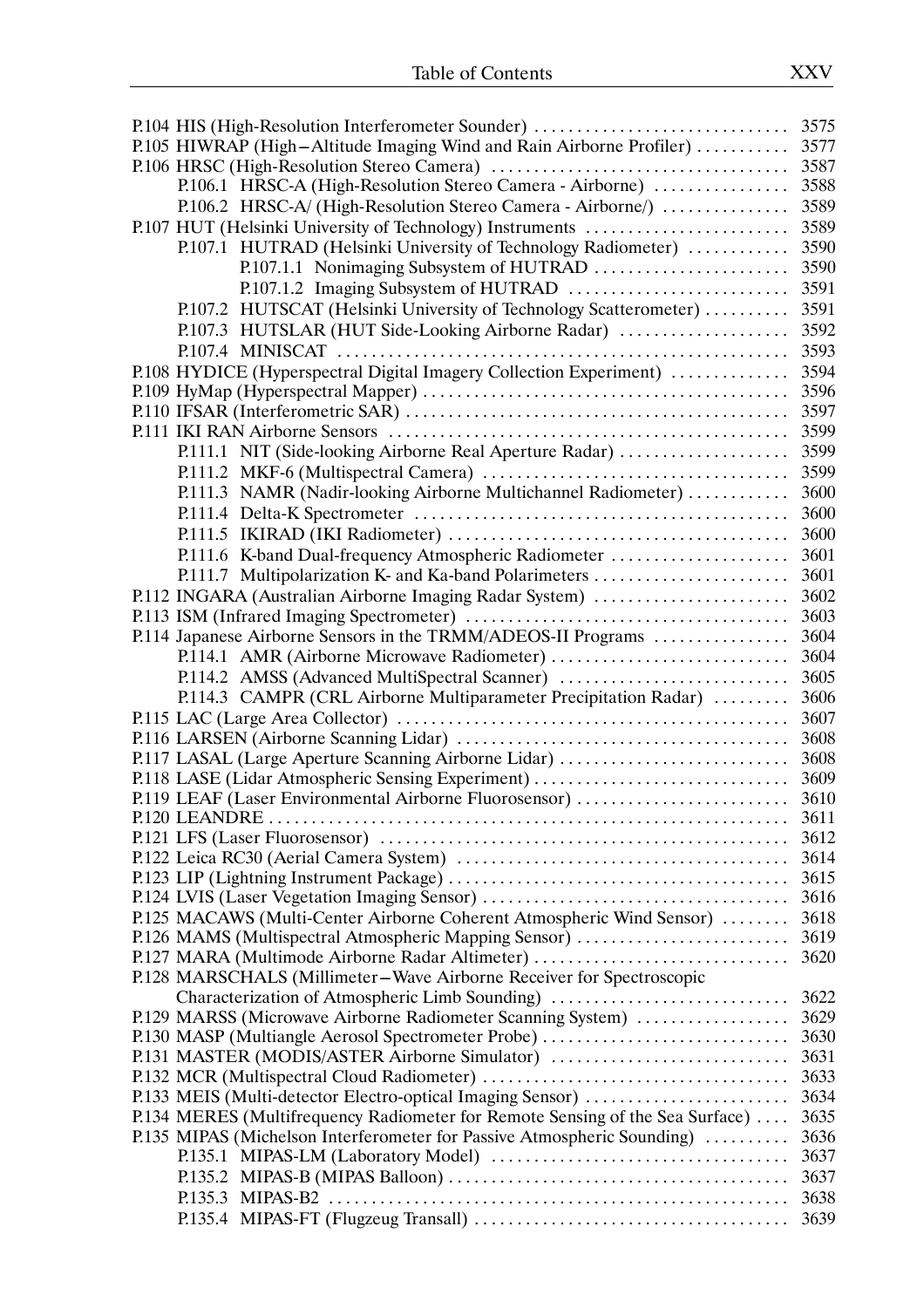| P.138 MIRAS (Microwave Imaging Radiometer with Aperture Synthesis)   | 3641 |
|----------------------------------------------------------------------|------|
| P.139 MIROR (Michelson Interferometer with Rotating Retroreflector)  | 3643 |
| P.140 MISI (Modular Imaging Spectrometer Instrument)                 | 3645 |
| P.141 MITE (Megapixel Imaging Technology Camera System)              | 3646 |
|                                                                      | 3647 |
|                                                                      |      |
|                                                                      |      |
|                                                                      |      |
|                                                                      |      |
|                                                                      |      |
|                                                                      |      |
|                                                                      | 3653 |
|                                                                      | 3654 |
|                                                                      |      |
|                                                                      |      |
|                                                                      |      |
|                                                                      |      |
|                                                                      |      |
|                                                                      |      |
|                                                                      |      |
|                                                                      |      |
|                                                                      |      |
| P.154 NASIC (NASA Aircraft - Satellite Instrument Calibrator)        | 3660 |
| P.155 NAST (NPOESS Aircraft Sounder Testbed)                         | 3662 |
| P.155.1 NAST-I (NPOESS Aircraft Sounder Testbed - Interferometer)    | 3663 |
| P.155.2 NAST-M (NPOESS Aircraft Sounder Testbed - Microwave Sounder) | 3664 |
| P.156 NCARNOX (NCAR NOx Chemiluminescent Sensor)                     | 3666 |
|                                                                      |      |
|                                                                      |      |
|                                                                      |      |
|                                                                      |      |
|                                                                      |      |
|                                                                      |      |
|                                                                      | 3675 |
|                                                                      |      |
|                                                                      |      |
|                                                                      | 3676 |
|                                                                      | 3677 |
| P.161.1 FTS (Fourier Transform Spectrometer)                         | 3677 |
| P.161.2 TDLHS (Tunable Diode Laser Heterodyne Spectrometer)          | 3678 |
|                                                                      | 3679 |
| P.163 NUSCAT (Airborne Ku-band Scatterometer)                        | 3679 |
|                                                                      | 3681 |
| P.165 OVID (Optical Visible and Near-Infrared Detector)              | 3681 |
| P.166 PAMIR (Phased Array Multifunctional Imaging Radar)             | 3682 |
|                                                                      | 3684 |
| P.168 PERSEUS (Unmanned High-Altitude Research Aircraft)             | 3685 |
|                                                                      | 3687 |
| P.170 PI-SAR (Polarimetric and Interferometric - SAR)                | 3689 |
| P.171 PMS (Particle Measuring Systems Inc.) Instruments              | 3690 |
| P.172 PMS (Portable Multichannel Spectrometer)                       | 3692 |
|                                                                      | 3694 |
|                                                                      | 3696 |
|                                                                      |      |